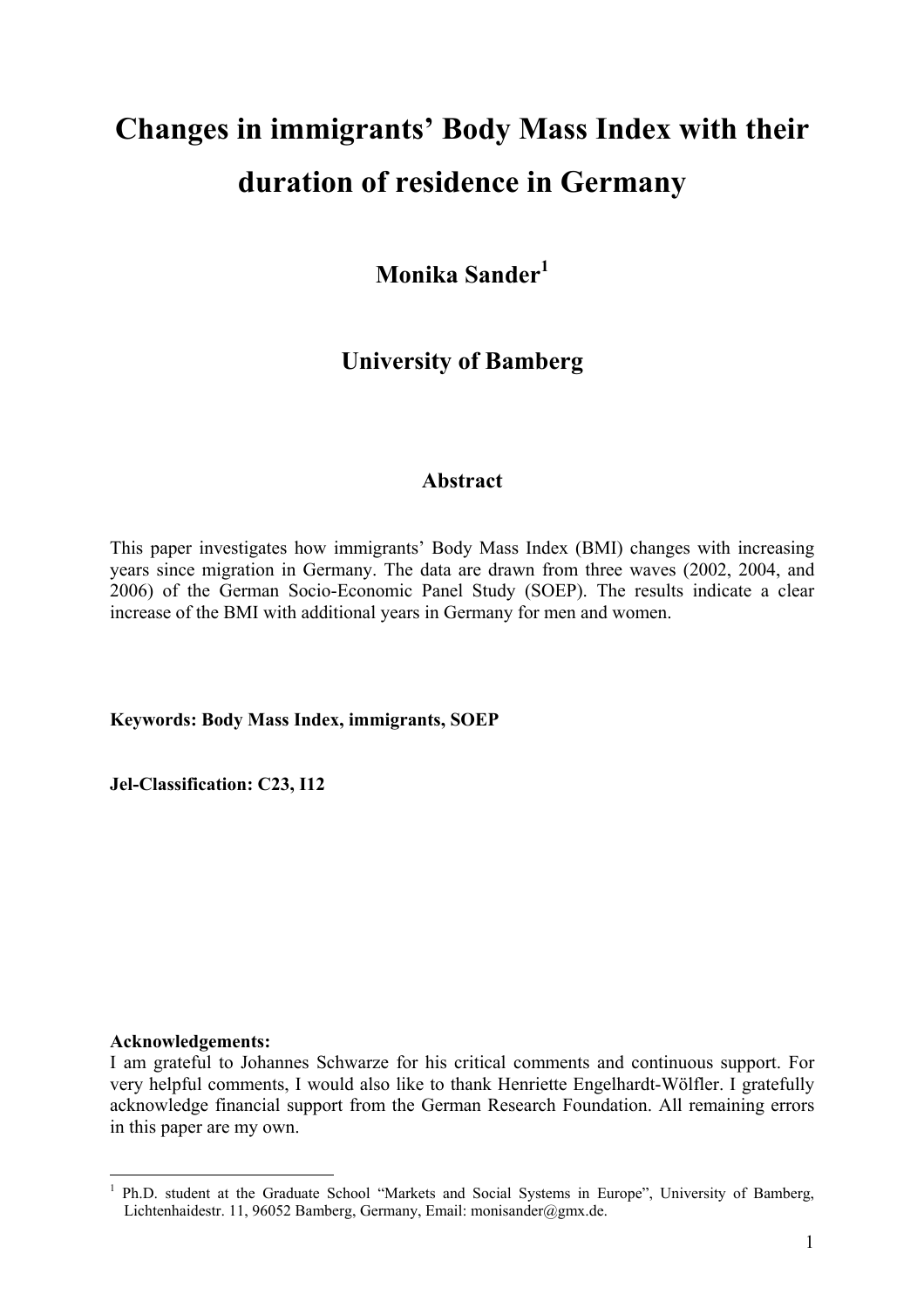# **I. Introduction**

The so-called "healthy immigrant effect" (HIE) is one of the most striking theories concerning immigrants and their health status. This theory consists of two parts: According to the first part, immigrants are on average healthier than their native peers. This is mostly explained by a kind of self-selection among their origin population, in a way that healthier individuals are more likely to migrate. However, according to the second part, this health gap closes after a relatively short period of time, and thus the health of immigrants is converging to that of the natives or is getting even worse. This gradient of immigrants health has been found in many countries, see, for example, for Canada, Newbold and Danforth 2003, Deri 2004, or McDonald and Kennedy 2004; for Australia, Biddle et al. 2007 or Kennedy and McDonald 2006; for the US, Antecol and Bedard 2006 or Jasso et al. 2004, and for Germany, among others, Lechner and Mielck 1998 or Ronellenfitsch and Razum 2004.

The decline of immigrants' health is subject to ongoing research, but the underlying trajectories are not yet fully understood. In the literature, there are several different explanations discussed: the adoption of destination-country habits and lifestyles, the structural and material relationship between a low socio-economic status and health, additional stress due to the migration process, persistent barriers to access to health care due to cultural or language factors, as well as a kind of "statistical artefact" explanation due to return migration. As health is a rather complex concept one can assume that none of the proposed explanations can solely contribute to the decline in health, but rather that the decline in health is a result of different interacting causes.

This paper concentrates on the possible contribution of an adoptation of destination-country habits and lifestyles. The idea is that if health behaviour – associated with poor health (like smoking, alcohol consumption, poor dietary habits, or physically inactivity) – converges to the level of natives, this might contribute to the deterioration of immigrants' health with years since migration (ysm). Another common measure for immigrants' adoptation to the host countries lifestyle is the Body Mass Index (BMI) (see, among others, Cairney and Øsbye 1999 or Antecol and Bedard 2006). The BMI can be calculated from an individual's height and weight. It is furthermore assumed that the BMI is to a large part determined by dietary habits and physical activities. An increase in the BMI might therefore occur due to poor dietary habits and physically inactivity. The BMI is an important variable, because overweight and obese are widely recognized as risk factors for a great variety of health conditions (e.g. high blood pressure, cardiovascular disease, diabetes, arthritis, asthma, and some cancers). Hence, regarding the healthy immigrant effect the idea behind is that if the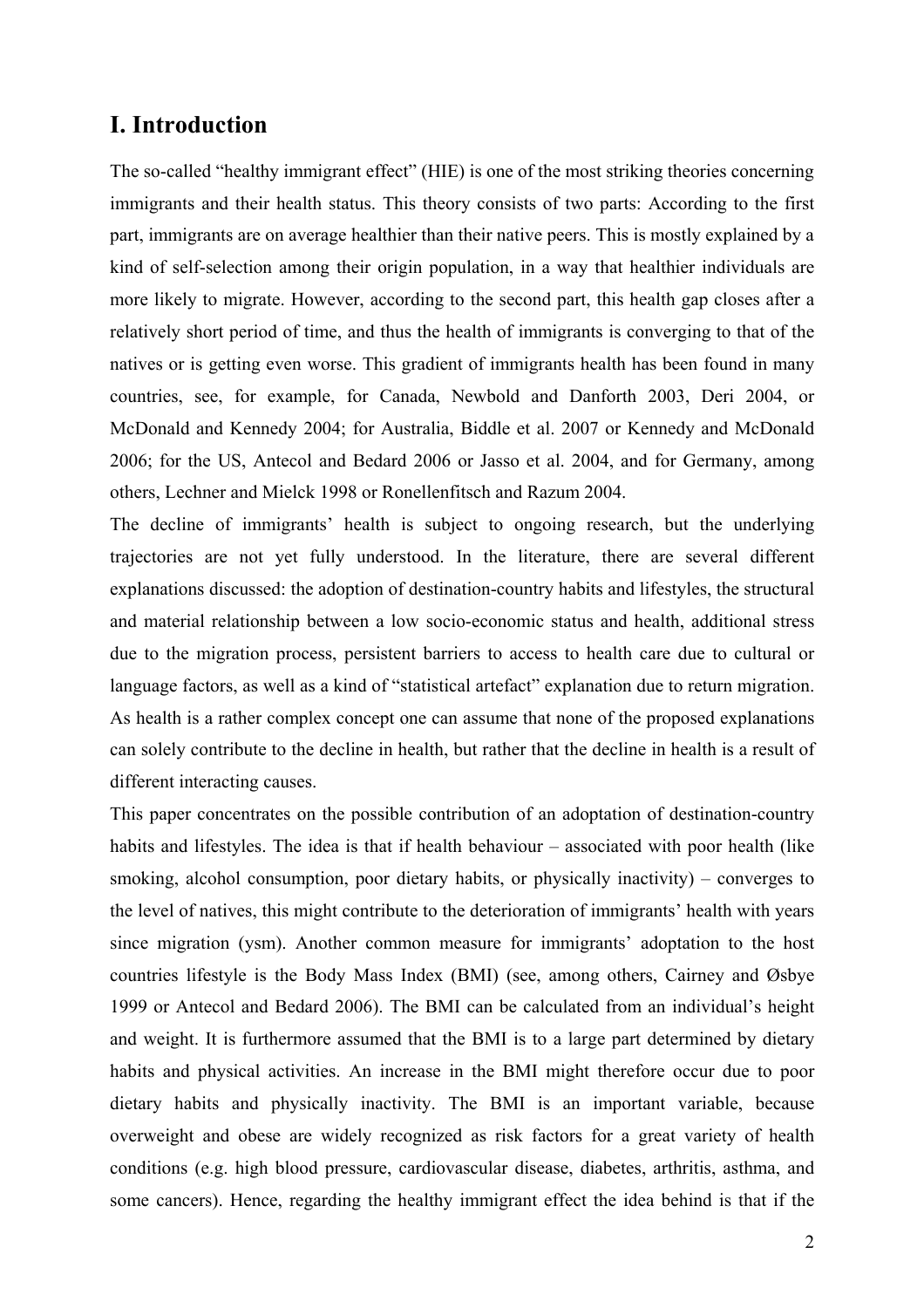immigrants' BMI increases with their duration of residence in Germany, a decline in immigrants' health might follow. Hence, a contribution of this weight gain to the healthy immigrant effect might be possible. Therefore, the aim of this paper is to analyse the evolution of immigrants' BMI with years since migration in Germany.

The data used are drawn from three waves (2002, 2004, and 2006) of the German Socio-Economic Panel (SOEP). The availability of panel data offers the possibility to apply estimation methods for panel data and thus to control for time-constant individual-specific unobserved heterogeneity like genetic constitution.

The outline of the paper is as follows: Section II summarises previous empirical findings regarding the health behaviour, especially the BMI, of immigrants. The description of the data and the empirical methodology can be found in section III. Section IV discusses the empirical findings and section V concludes.

### **II. Literature review**

The health behaviour of immigrants, or rather the convergence of immigrants' health behaviour to native levels, has been studied extensively for the United States and Canada, while there is only little empirical evidence for the European countries, especially for Germany.

One of the first and most influential studies was that of Marmot and Syme (1976). They investigated the prevalence of chronic heart disease among male immigrants from Japan to Hawaii and California. Their results showed that those immigrants who retained more of their traditional cultural practices had a lower prevalence of chronic heart disease than those immigrants who retained less of their traditional cultural practices. In a more recent study for the US, Singh and Siahpush (2002) analysed pooled data from the National Health Interview Survey (NHIS, data files from 1993 and 1994). They made use of logistic regressions and found that immigrants' risks of smoking, obesity, hypertension, and chronic conditions are significantly lower than for comparable native-born people, but increase with duration of residence in the US. Their results concerning obesity were confirmed by Goel et al. (2004), who used cross-sectional data from the NHIS 2000. Goel et al. (2004) found that residing in the US for ten years or more is associated with a significantly higher BMI for men and women as well as for all ethnic groups (with the exception of foreign-born blacks). Also Antecol and Bedard (2006) examined pooled data from the NHIS for the years 1989-1996 and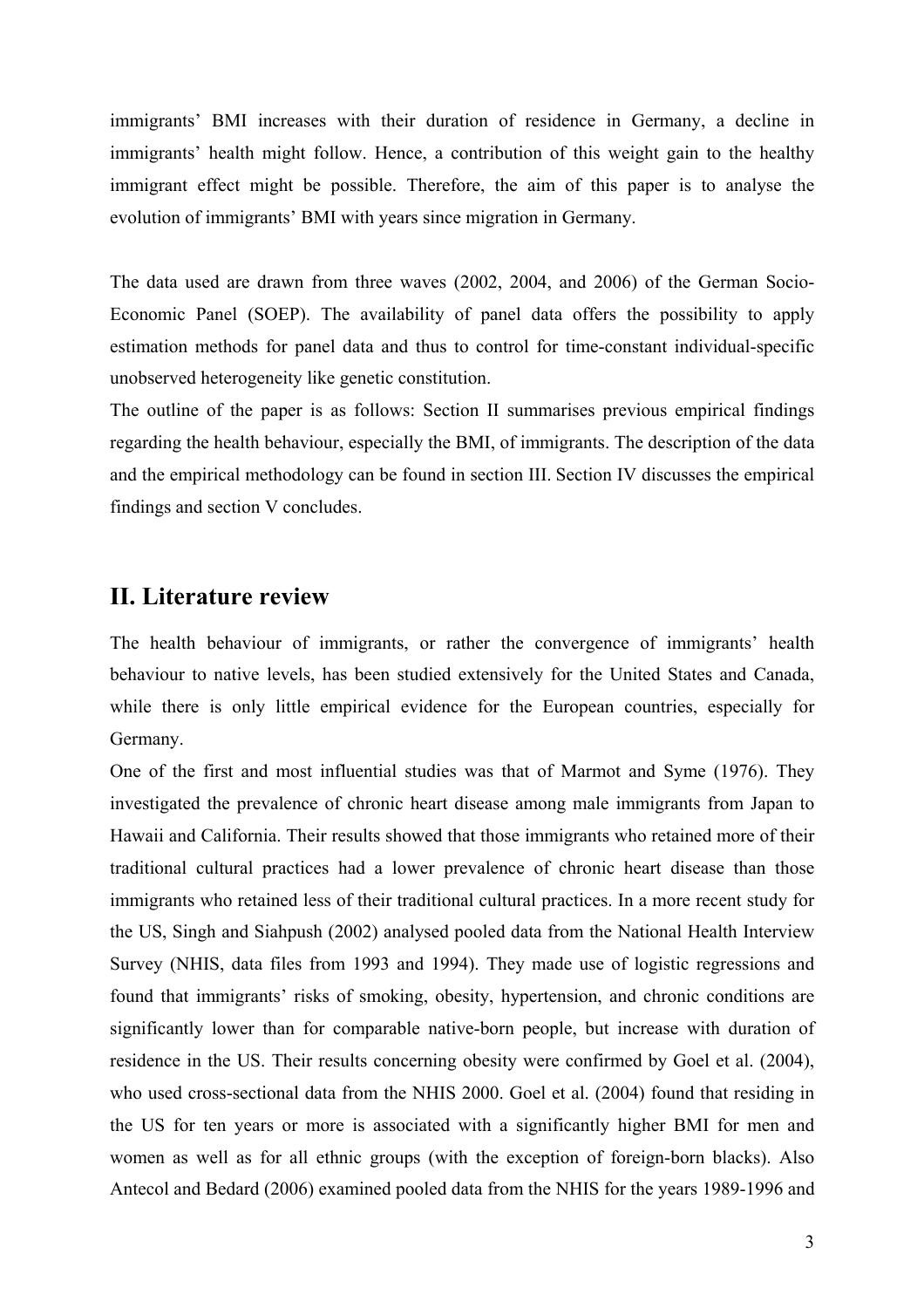found that female immigrants almost completely converge to the BMIs of natives within their first decade of residence in the US. For male immigrants, however, Antecol and Bedard (2006) showed that they close only one third of the initial BMI gap after fifteen years since arrival. Gordon-Larsen et al. (2003) used data from the National Longitudinal Study of Adolescent Health to investigate possible explanations for overweight (e.g. dietary habits and physical activity) among first- and second-generation US immigrants (Mexicans, Puerto Ricans, and Cubans). Their results showed a rapid acculturation with regard to obesity-related behaviours with first to subsequent generation of US residence, and – with the exception of Mexican-Americans – markedly higher rates of overweight in the group of second-generation immigrants. Using the 2003 cohort of another data set, namely the US New Immigrant Survey (NIS), Akresh (2007) analysed also dietary habits of immigrants in the years after arrival in the US. She found that immigrants' dietary habits change with years since migration yielding mostly in a higher consumption level of meat and junk food. Additionally, she showed that strong dietary changes are closely related to an increasing BMI. The National Latino and Asian American Survey (2002-2003) was used in a recent study by Bates et al. (2008) to analyse the evolution of the BMI among the first, second, and third generation Latinos and Asian Americans. Among most of the subgroups, they found an increase of the BMI in later generations, but the degree of changes in the BMI varied among Latinos and Asian Americans suggesting different patterns of adaptation.

For Canada, Cairney and Øsbye (1999) used data from the 1994/95 wave of the National Population Health Survey (NPHS) to examine the relationship between years since migration and excess weight. They concluded that the duration of residence is an important correlate of overweight and obese for immigrant women, and for men of Asian origin. However, the studies of Pérez (2002) and Ng et al. (2005) found only mixed evidence of convergence in the health behaviour of immigrants regarding smoking, inactivity, excess weight, and dietary habits. Pérez (2002) used data from Statistics Canada's cross-sectional 2000/01 Canadian Community Health Survey (CCHS). He found that the immigrants' health-related lifestyle behaviour varies with duration of residence in Canada. However, Pérez (2002) concluded that his results do not show that immigrants become more like native Canadians with respect to health behaviour with increasing years since migration. Additionally, he showed that health behaviour cannot generally explain the differences in health between immigrants and nativeborns. Though, Pérez notes, "a longitudinal analysis in which immigrant respondents are followed over a period of time is needed to shed further light on these patterns." (p.: 10). Ng et al. (2005) used five cycles of longitudinal data of the NPHS (1994/95-2002/03) to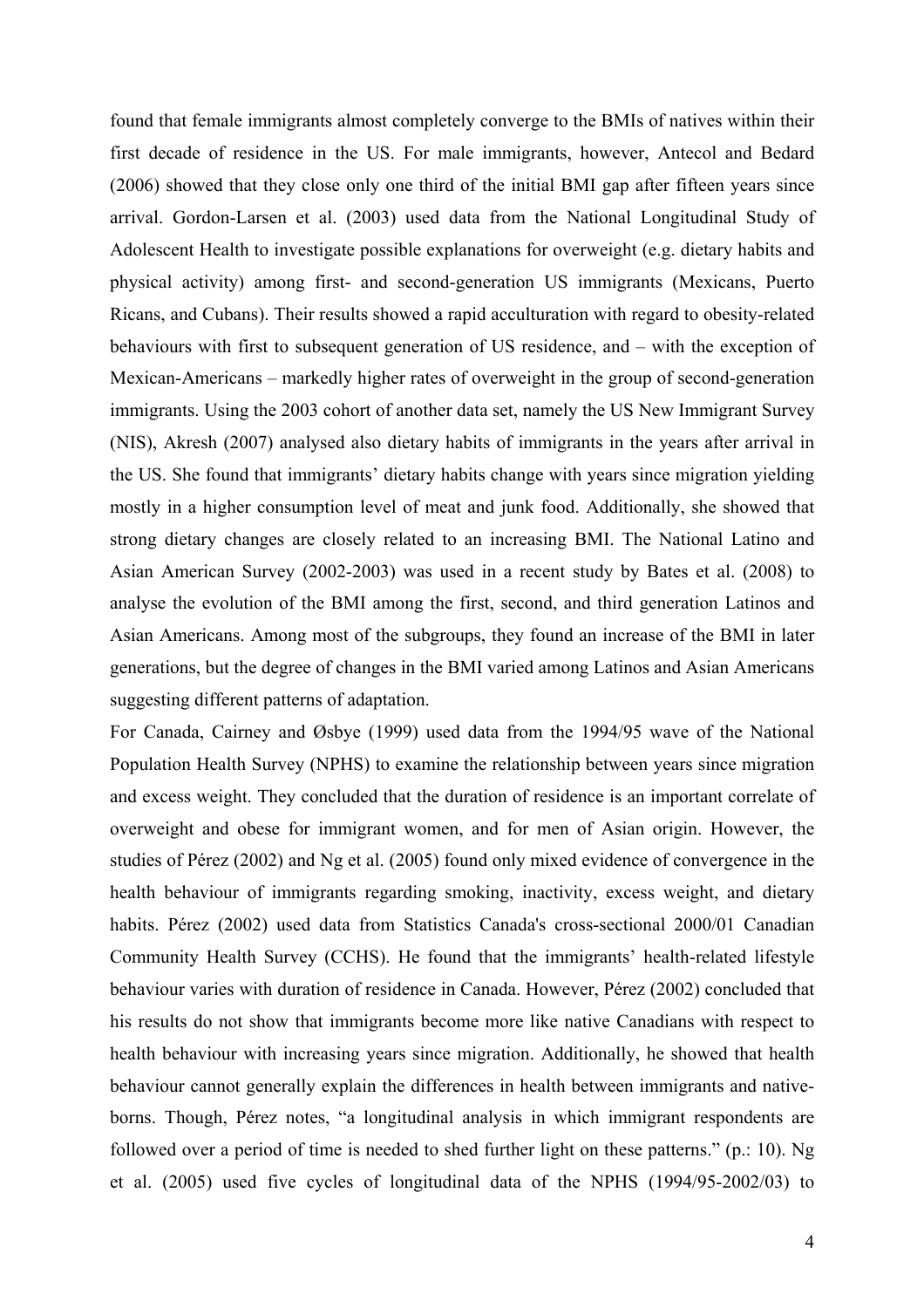investigate the risk to have a substantial weight gain for those European and non-European immigrants who have rated their health as either excellent, very good, or good in 1994/95. They found that while over time only very few non-European immigrants became daily smokers, they were a bit more likely than Canadians to become physically inactive, but the difference was not statistically significant. Hence, Ng et al. (2005) concluded that the initiation of smoking or becoming physically inactive is unlikely to contribute to the deterioration of health (p.: 4-5). In contrast, weight gain is found to be a possible contributor: Non-European immigrants are found to be twice as likely as Canadian borns to experience an increase in their BMI of 10% (p.: 5). This result supports that of Cairney and Øsbye (1999) concerning immigrants increasing BMI. Additionally, immigrants' "weight gain" with years since migration is sustained by the analysis of McDonald and Kennedy (2005). Combining different data sets (NPHS, wave 1996; CCHS, wave 2000-2001, and two Canadian Census files), they found that, on average, recent immigrants are less likely to be obese or overweight, but that these measures converge to native-born levels with years since migration. However, they found huge differences in the convergence pattern by the ethnicity of the immigrants, which they explained by different degrees of interaction with members of the same ethnic group residing in the same regional area. Hence, the existence of social network effects tempers the process of adjustment to Canadian lifestyle norms, and thus the incidence of becoming overweight or obese (see McDonald and Kennedy 2005).

As far as I know no study analysing the evolution of the BMI with immigrants' duration of residence in Germany exists. There is one study based on data of the German microcensus 1999 which compares the prevalence of overweight and obese among German and foreign men and women in different age groups (see Lampert et al. 2005: 132). According to this data, foreign women are to a larger percentage overweight or obese than German women, whereby the largest differences occur in the group of individuals age 60 and above. For men, in contrast, only little differences between foreigners and Germans can be shown for all age groups (see Lampert et al. 2005: 132).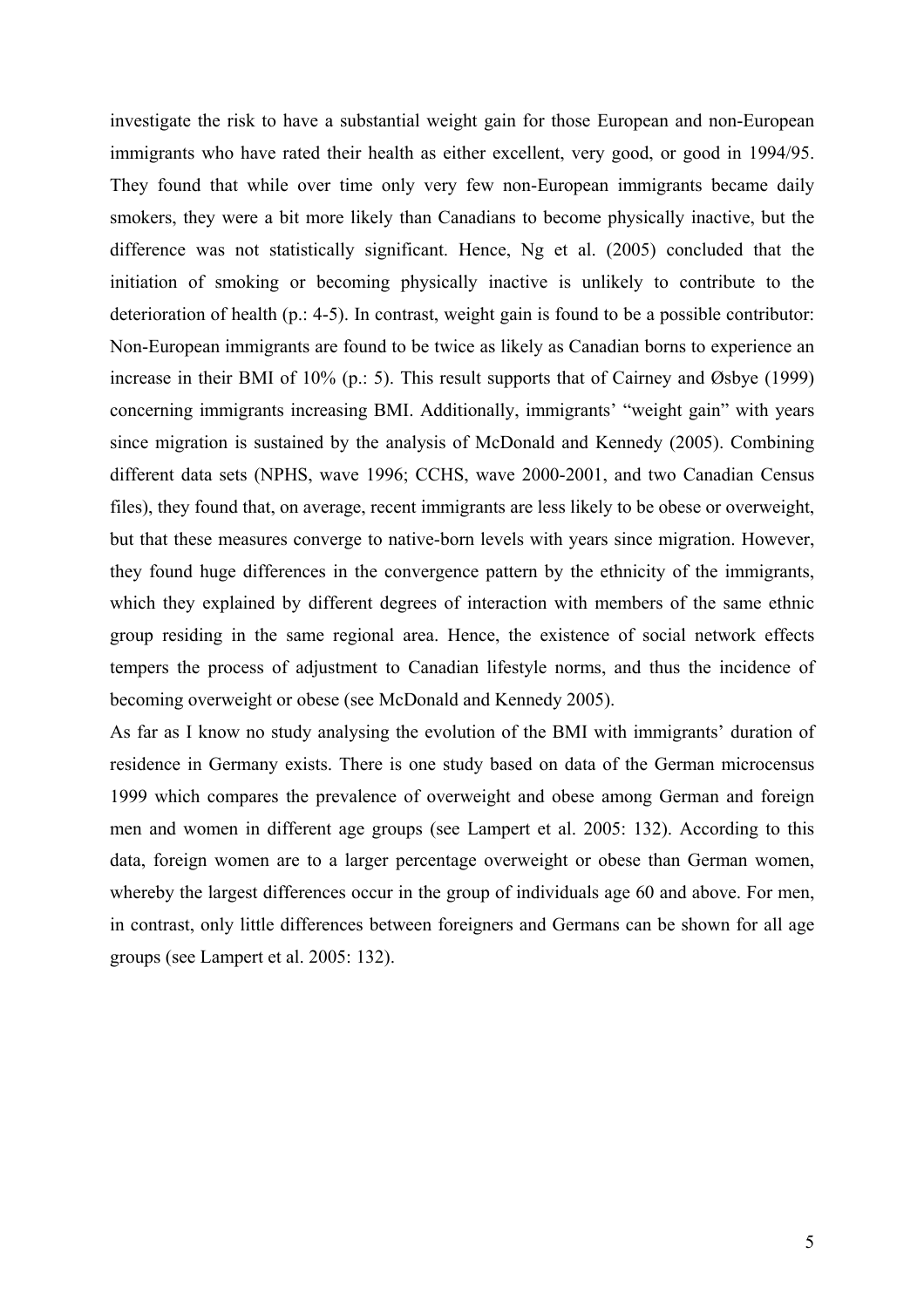# **III. Data and estimation method**

#### *Data source*

The data used are drawn from the  $SOEP<sup>2</sup>$ , a representative longitudinal survey of currently about 12,000 randomly selected private households with more than 20,000 individuals. The SOEP was started in 1984<sup>3</sup>. Since then, every year, each household member above 16 years is asked questions on a broad range of socio-economic indicators. One of the most important features of the SOEP is the over-sampling of immigrants, especially of two immigrants groups. On the one hand, there is an over-sampling of those households whose head is either from Italy, Greece, Spain, former Yugoslavia, or Turkey. Hence, this first group covers the so-called former 'guest workers' *(Gastarbeiter*) and their family members. And on the other hand, 'households in which at least one household member had moved from abroad to West Germany after 1984' are over-sampled since 1994/1995. Thus this second group covers to a broad extent the so-called ethnic Germans *(Aussiedler*).4

Additionally, the SOEP contains information about the region the household is living in. There are different regional levels available, federal states, regional policy regions, and the county level. This offers the possibility to merge macro-indicators provided by the 'Federal Office for Building and Regional Planning' (BBR). In this study, the share of foreigners on the county level is merged to the SOEP data.<sup>5</sup>

#### *Dependent variable*

<u>.</u>

Up to now, the weight and height questions, which are used to calculate the BMI, have been asked in three waves: 2002, 2004, and 2006.

The BMI is calculated as weight in kilograms divided by height in meters squared. It is constructed from two questions in the SOEP:

*How tall are you? If you don't know, please estimate.* 

 $2^2$  For more detailed information see Haisken-DeNew and Frick 2005; SOEP Group 2001; Wagner et al. 2007, and the references therein. The SOEP data are available as a "scientific user" file (see Wagner et al. 1993).

<sup>&</sup>lt;sup>3</sup> The SOEP started in 1984 with approximately 6,000 households (Sample A and B). In 1990 – after the German reunification – the SOEP was expanded to the territory of the former German Democratic Republic by about 2,200 households (Sample C) (see Haisken-DeNew and Frick 2005; SOEP Group 2001). 4

<sup>&</sup>lt;sup>4</sup> The term ethnic Germans is used for Germans, who moved into the former Soviet Union before the World War II. After the Second World War lots of these ethnic Germans and their offsprings had to suffer from forced resettlement and ethnic discrimination, and hence they were allowed to "remigrate" to Germany and they

automatically received German nationality when entering Germany (see Dietz 1999; Kurthen 1995).<br><sup>5</sup> According to data protection rules, this part of the research using regional information was carried out at the DIW Berlin. I thank the staff for making the information available.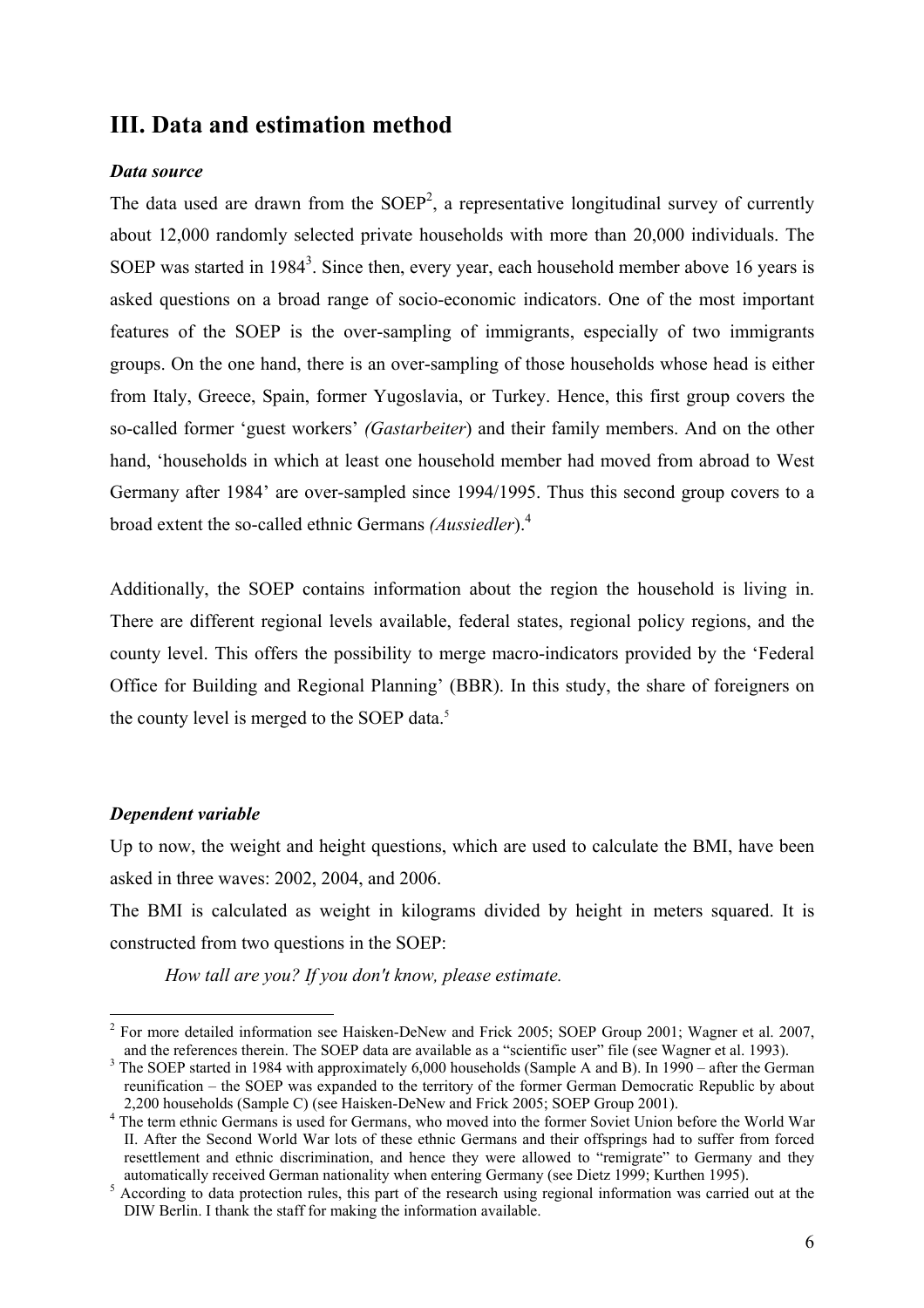#### *How many kilograms do you currently weigh? If you don't know, please estimate.*

Following the recommendations of the World Health Organisation (WHO), individuals with a BMI of less than 18.5 are considered underweight, between 18.5 and less than 25 they are considered normal weight, between 25 and less than 30 they are considered overweight, and a BMI index of 30 or greater is considered obese.

One should be aware that the information on height and weight is self-reported. There is evidence in the literature that a systematic downward bias of self-reported weight, especially among women, exists (see, for example, Ossiander et al. 2004 or Ezzati et al. 2006).

For SOEP data, it has been shown that especially data on the weight question is sensitive to the interview setting: The absence of an interviewer increases the reported body weight. However, this interviewer effect has been shown to occur only for men (see Kroh 2005). Kroh (2005) found that men reported a body weight of about one kilogram more in an anonymous interview setting compared to other interview settings. Hence, in the regression analysis, it should be controlled for the presence of an interviewer (following, for example, Cawley et al. 2005).

Figure 1 and figure 2 display a first descriptive approach to the evolution of overweight and obese with immigrants' duration of residence and compared to individuals born in Germany. Thereby it is distinguished between individuals born in Germany with German nationality (referred to as 'natives' in the following) and individuals born in Germany having no German nationality (referred to as 'second generation' in the following). Using such a cursory approach, it should be taken in mind, that in the group of 'natives' also naturalised secondgeneration immigrants are included.

As overweight and obese are correlated to age, the figures summarise the proportion of overweight and obese by different age groups. Otherwise, the results would be largely influenced by differences in the mean age of the respective groups.

For men, figure 1 shows that for the group aged 17 to 30 years, there is a clear increase in the proportion of individuals being overweight or obese with duration of residence, whereby only 20.7% of recent immigrants (ysm between zero and nine years) are overweight or obese compared to 26% of natives, but with duration of residence between 20 and 29 years the proportion of immigrants being overweight or obese augments to 47.7% (see figure 1). For immigrants above the age of 66 this pattern does not appear with recent immigrants in this age group being to a higher degree overweight or obese. This is also found for female immigrants (see figure 2). This fits in the general findings for the HIE, namely that the initial health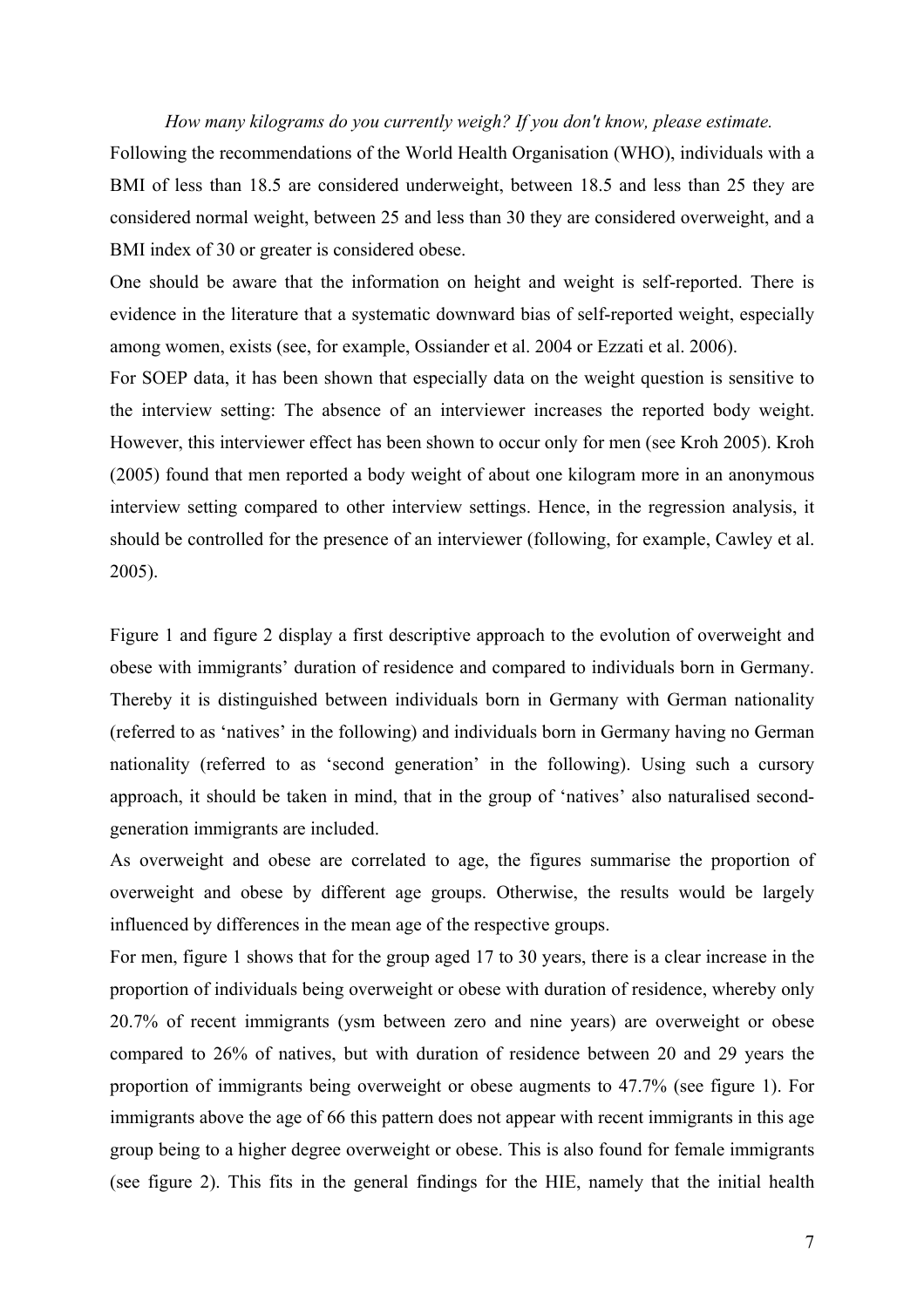advantage does not exist for those immigrating at an age above 60 years. Furthermore, the proportion of overweight and obese in the second generation is remarkable, which is in every age group much higher than that of the natives: in the age group 31-50 (51-65) years 54.2%  $(68.6%)$  of the natives are overweight or obese compared to  $81.4%$   $(91.4%)$  of the secondgeneration (see figure 1). This pattern also arises for second-generation women with the exception of the youngest age group (see figure 2). Overall, a lower percentage of women are overweight or obese compared to men.



Source: SOEP, wave 2002, weighted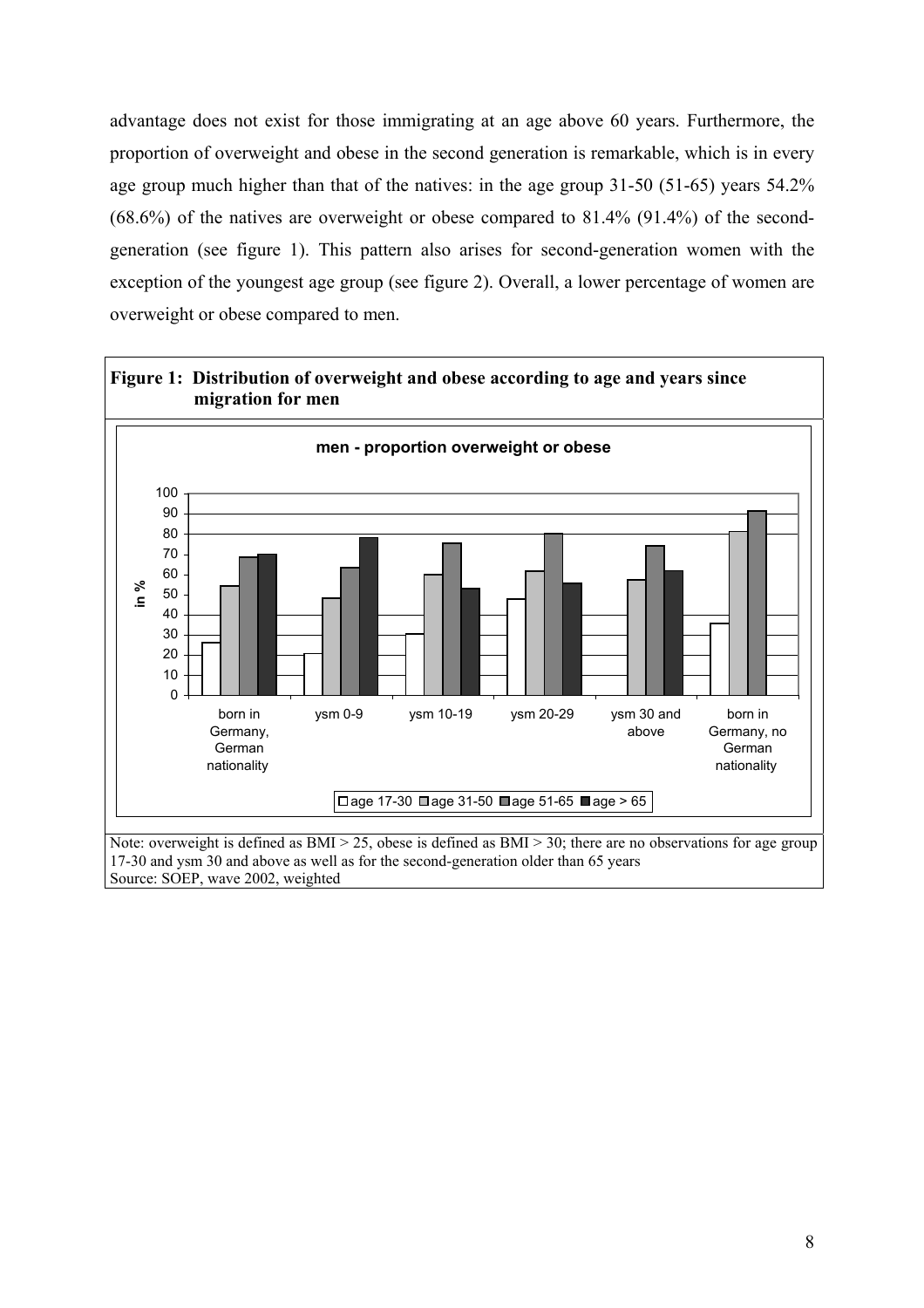

**Figure 2: Distribution of overweight and obese according to age and years since** 

In the empirical analysis the BMI is used as metric dependent variable, because not only being overweight or obese is relevant, but any change in the BMI might be interesting. Individuals for whom there is missing information on either height or weight are excluded from the analysis. Additionally, in line with the literature, individuals with extreme values of the BMI are excluded (BMI  $<$  14 or BMI  $>$  60).

### *Independent variables*

The dependent variable is expressed as a function of different demographic and socioeconomic variables. The following 'migration-related' variables are included: a set of four dummy variables for the *country of origin* (Eastern European countries, Turkey, other EU countries, and all other countries, with born in Germany acting as reference); a dummy for having *German citizenship*; two dummy variables for *German language skills* (one indicating that an individual speaks German either good or fair, and one indicating that an individual speaks German either poor or not at all, with very good German language skills acting as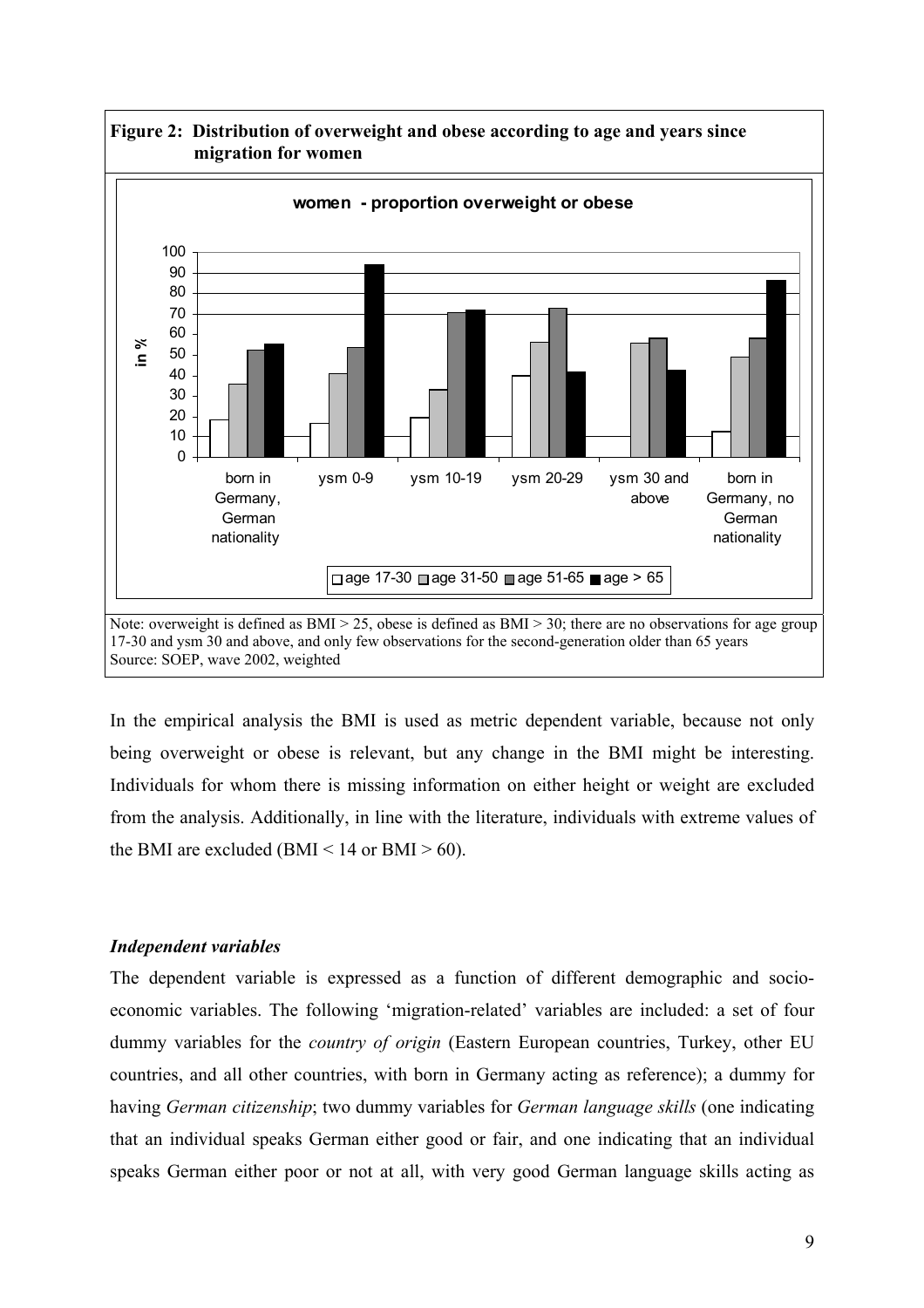reference<sup>6</sup>; *years since migration* (following McDonald and Kennedy (2005: 2472) for any individuals born in Germany ysm is set equal to zero); *ysm²* (to capture any possible nonlinear effects); a dummy for the *second-generation* (defined as being born in Germany, but having no German citizenship); and three dummy variables for the *arrival cohort* (immigrated between 1955 and 1972, immigrated between 1973 and 1989, immigrated between 1990 and 2006, with immigrated before 1950 or born in Germany acting as reference). Additionally, to control for possible network effects, the *share of foreigners* (according to the county level) is included.

In consistence with the literature, the following indicators were included as control variables in the multivariate regression analysis: a dummy variable for *sex* (taking the value one for males); three dummy variables for *age* (one for the age category 26-50 years, one for the age category 51-65 years, and one that takes the value one if the respondent is older than 66, with the age of 16-25 years acting as reference group); *marital status* (single, divorced or separated, and widowed with married acting as reference category); a dummy for having *children* in the household; *years of education*; *occupational status* (i.e. dummy variables covering the following possibilities: 'blue collar worker', 'white collar worker', 'training', 'self-employed', 'pensioner, or 'public servant' with 'non-working' or 'jobless' acting as reference group); logarithm of the pre-government *household income* and the logarithm of the size of the household<sup>7</sup>; religious affiliation (i.e. a dummy for Christian, and a dummy for other religious affiliation, with undenominational acting as reference group)<sup>8</sup>; and dummies for the year. As it has been shown that especially questions on weight are sensitive to the interview setting, a dummy variable indicating the *presence of an interviewer* is additionally included.

#### *Empirical strategy*

1

As panel data are available, this offers the possibility to control for time-constant individualspecific unobserved heterogeneity like genetic disposition or environmental exposition in the country of origin. For continuous dependent variables the two most used panel estimators are the random effects estimator and the fixed effects estimator, which are outlined in this section (see Baltagi 2001; Wooldridge 2002).

<sup>&</sup>lt;sup>6</sup> These dummies are constructed from a self-assessed question: "In your opinion, how do you speak German?", with five possibilities: very good, good, fair, poor, or not at all. All natives are assigned very good German language skills.

Schwarze (2003) shows that the inclusion of the logarithm of income and the logarithm of household size is more flexible, because it is not necessary to make any assumptions about the equivalence scale. 8

<sup>&</sup>lt;sup>8</sup> The question regarding religious affiliation was in the analysed timeframe only included in 2003. Hence, for all individuals, the answer to this question from 2003 is implemented for all other years.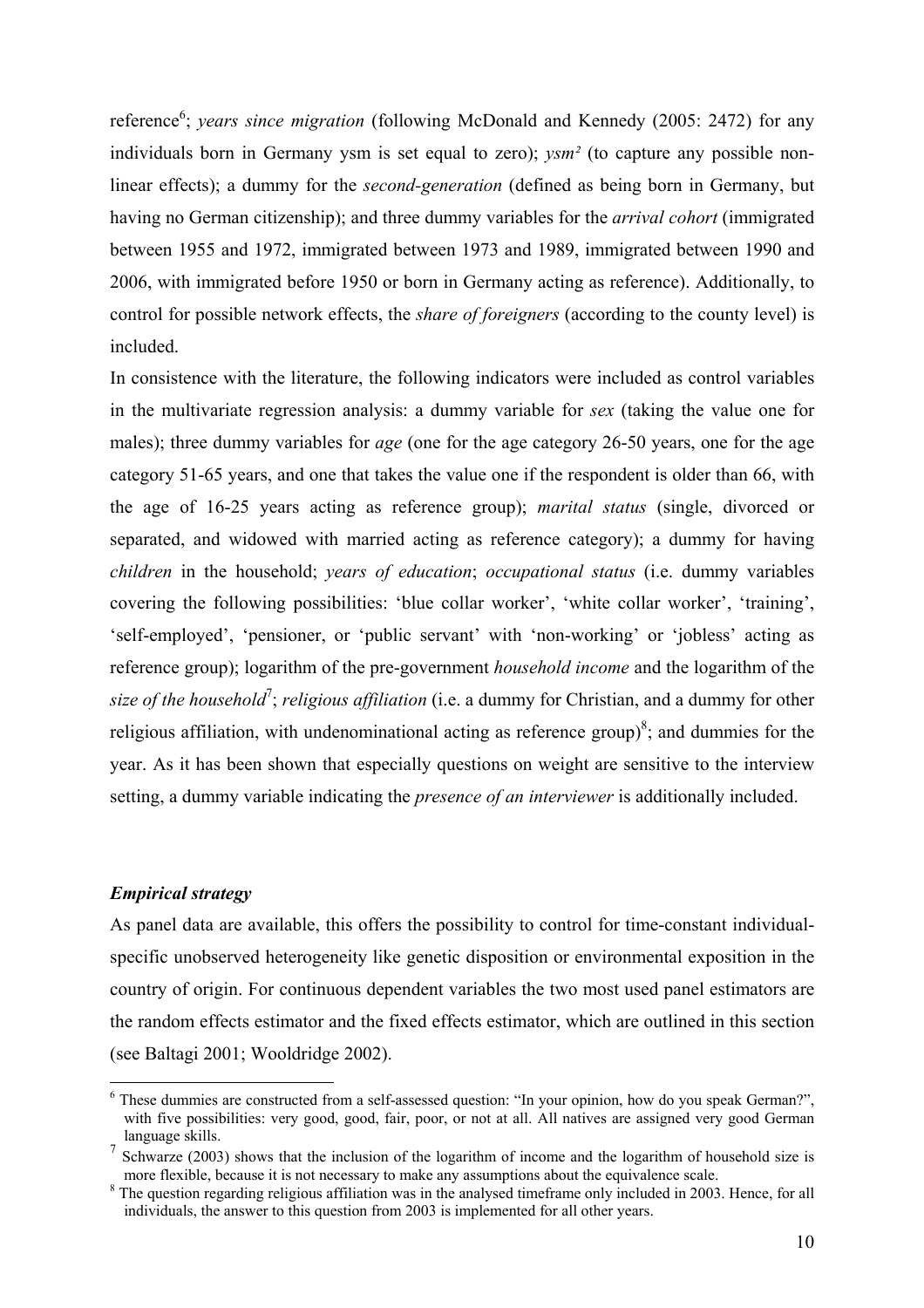Consider the following model:

$$
y_{it} = x'_{it} \beta + e_{it}
$$
   
  $i = 1,...,n$  and  $t = 1,...,T$  (1)

whereby  $y_{it}$  is the value of the dependent variable for individual i at time t,  $x'_{it}$  is a vector of K explanatory variables including a constant,  $\beta$  is the corresponding coefficient vector, and  $e_{it}$  is the error term. This error term  $e_{it}$  is supposed to consist of a time-constant individual-specific effect  $\alpha_i$  and a common stochastic error term  $\eta_{it}$ :

$$
e_{it} = \alpha_i + \eta_{it} \tag{2}
$$

whereby it is assumed that  $\eta_{it}$  is uncorrelated with the  $x_{it}$  and varies unsystematically across individuals and time:

$$
E(\eta_{it}) = 0 \tag{3}
$$

$$
E(\eta_{it}\eta_{is}) = 0 \text{ for all } t \neq s \tag{4}
$$

The crucial distinction between the random effects model and the fixed effects model lies in the assumptions about the time-constant individual-specific effect  $\alpha_i$ : Whereas in the random effects model it is assumed that  $\alpha_i$  is uncorrelated with  $x_{it}$ , in the fixed effects model it is assumed that  $\alpha_i$  is correlated with  $x_{it}$ .

In general, the assumption that the independent variables are uncorrelated with the individualspecific effect does not hold, which is an argument in favour of the fixed effects model. However, as the fixed effects model uses only the variation within an individual's set of observations, it is not possible to include time-invariant explanatory variables (like in the case at hand 'country of origin' and 'religious affiliation') in the estimation model (see Baltagi 2001; Wooldridge 2002). Another shortcoming of the fixed effects estimator lies in its inefficiency in the estimation of the effects of variables with small within variance (see Plümper and Troeger 2007). This is an important issue for the data at hand, because only data from three years are available, and therefore, the within variance is for most of the independent variables rather little.

Additionally, it should also be taken into account that the data at hand have a three-level structure, as information on the regional level (the share of foreigners on the county level) is included. Hence, not only longitudinal observations are nested within individuals, but also individuals are nested within regions (see figure 3). Ignoring the existence of such a hierarchical structure will generally underestimate the standard errors of the regression coefficient, and thus mislead inference (see Moulton 1990).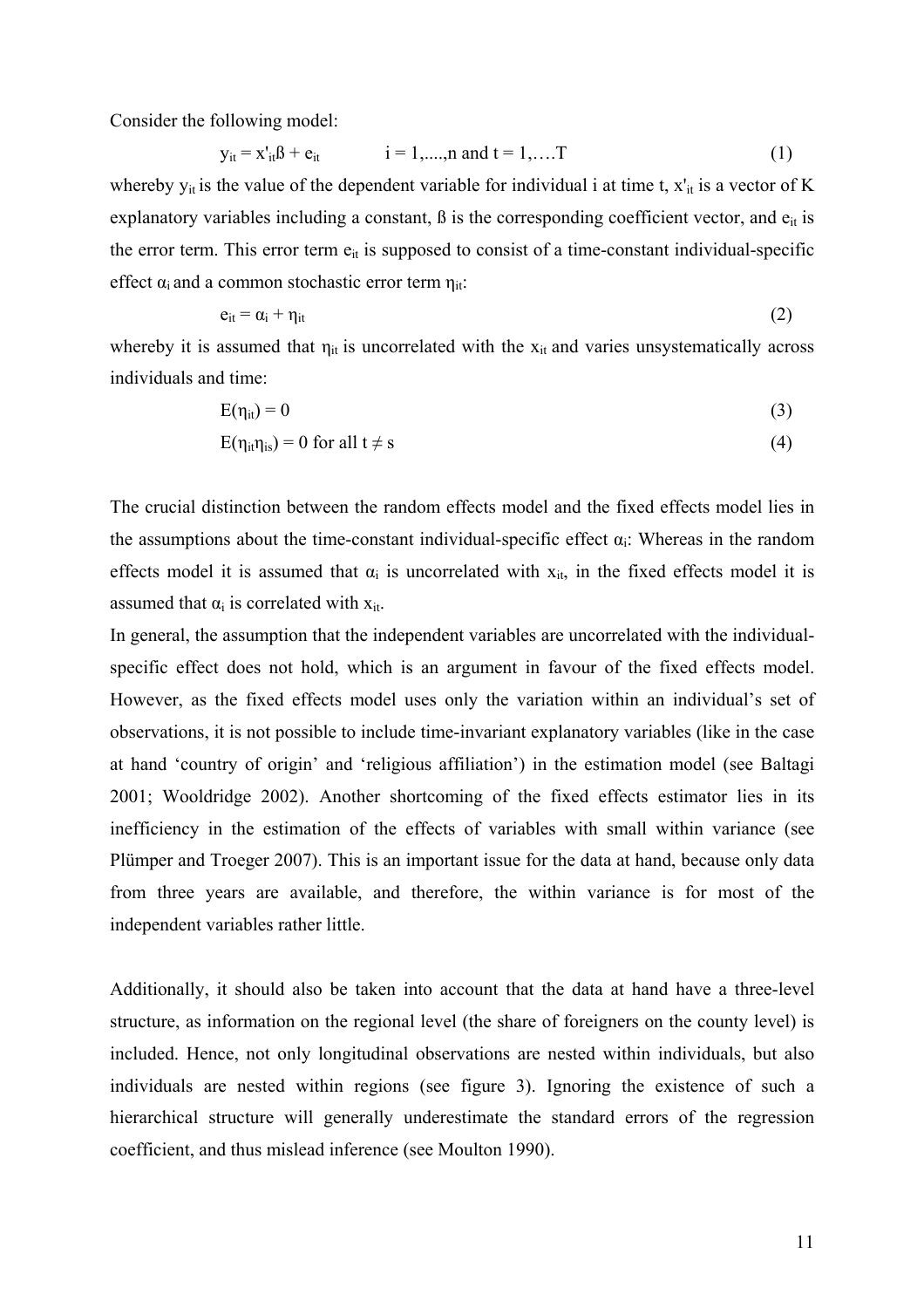

To account for the multilevel structure of the data the error term is extended by a regionalspecific effect as follows:

$$
e_{itk} = \alpha_{ik} + v_k + \varepsilon_{itk} \tag{5}
$$

whereby  $\alpha_{ik}$  denotes the individual-specific effect and  $v_k$  captures the regional-specific effect. Both are assumed to be constant over time.  $\varepsilon_{itk}$  is the idiosyncratic error term. Furthermore, it is assumed that

$$
v_k \sim N(0, \sigma^2 v),
$$
  
\n
$$
\alpha_{ik} \sim N(0, \sigma^2 u)
$$
, and  
\n
$$
\varepsilon_{itk} \sim N(0, \sigma^2 v).
$$

Hence, a multilevel is estimated to take the hierarchical structure of the data into account. For the sake of comparison, the estimation results for the random effects model and the fixed effects model are also reported. The estimations are taken out with Stata MP/10.0.

#### **IV. Estimation results**

The final sample consists of 18,593 individuals of whom are 8,907 men and 9,686 women. All estimations are taken out for the whole sample (table 1), and separately for men and women (table 2 and table 3, respectively).

In the multilevel model, the estimated variance between regions is  $\sigma_{v}^{2} = 0.32$  and the estimated variance between individuals within a given region is  $\sigma_{\alpha}^2 = 14.49$  (table 1). The proportion of the total residual variation that is due to differences between regions and individuals, respectively, can be calculated in the following way: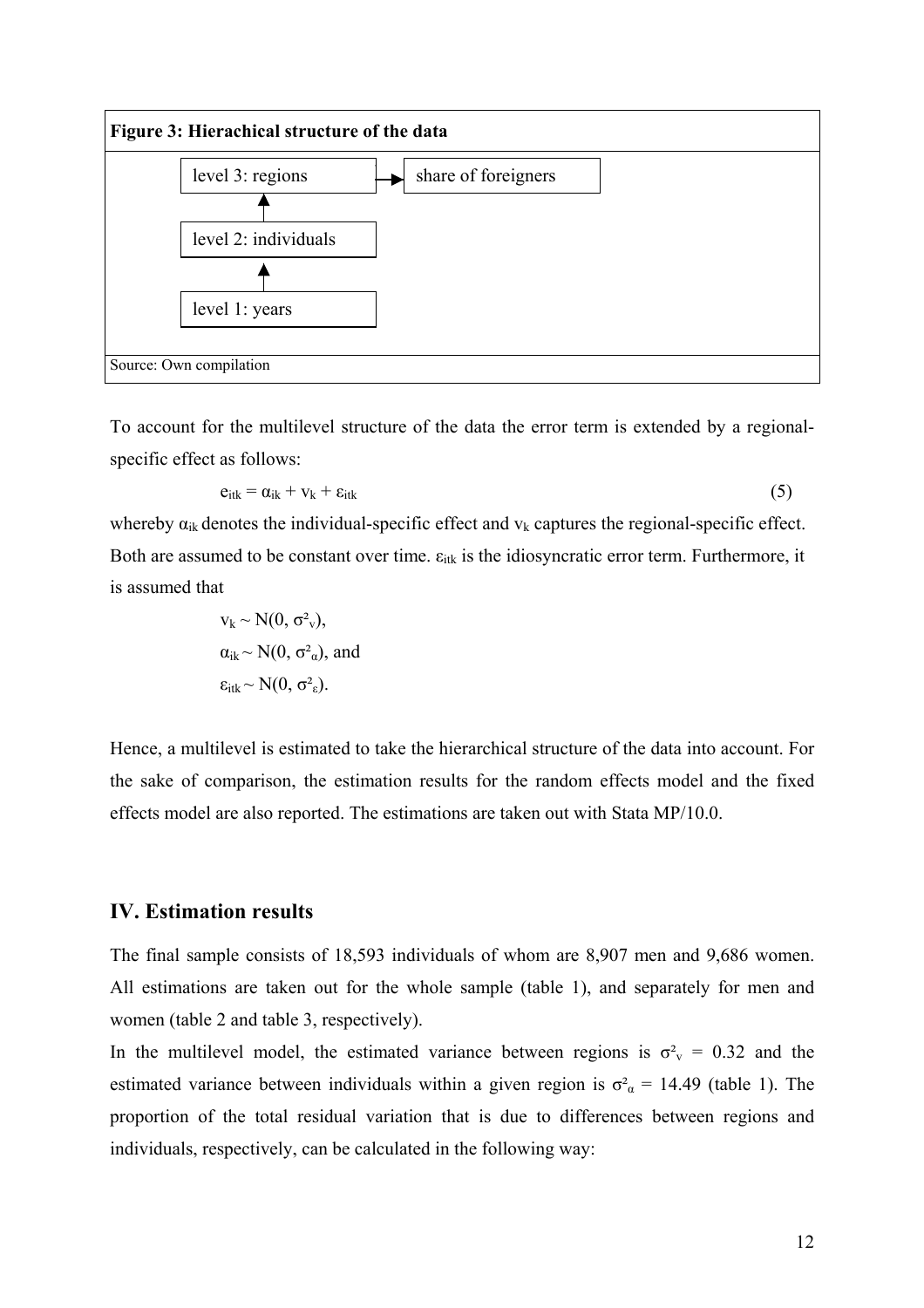$$
\rho(\text{region}) = \frac{\sigma_v^2}{\sigma_v^2 + \sigma_a^2 + \sigma_\varepsilon^2}
$$
\n(6)

$$
\rho(\text{individual}) = \frac{\sigma_{\alpha}^2}{\sigma_{\nu}^2 + \sigma_{\alpha}^2 + \sigma_{\varepsilon}^2}
$$
\n(7)

Hence, the estimated intraclass correlation on the regional level is 1.83% and the estimated intraclass correlation on the individual level is 83.88%.

Comparing the random-effects model and the multilevel model using Akaike's information criterion (AIC), the random effects model is preferred, and hence, in the following interpretation and discussion of the estimation results it is only referred to the random effects model with individual-specific effects.

The country of origin shows only a significant effect for male immigrants from 'other countries': Men born in 'other countries' have a 4.23 points lower BMI than individuals born in Germany. Having German citizenship seems to have no influence on the BMI. Having poor German language skills yield a higher BMI for all groups, but the effect is only significant for the total sample and the women sample. This contradicts the idea that the BMI increases with acculturation, as having poor language skills hints towards lower acculturation and hence, on theoretical grounds of the acculturation theory, one would have expected a negative sign. The coefficient of years since migration is for all samples (and for all models) positive and significant. This indicates that the BMI increases with additional years in Germany and supports the idea that changes in lifestyle and environment might lead to a weight gain. This result is in line with the results found for the US and Canada (see section II). Years since migration squared has mostly a negative and significant coefficient, indicating a convex relationship between the BMI and ysm: The BMI increases with additional years in Germany, but to a decreasing degree. The higher the share of foreigners on the county level the lower the BMI in the random effects model for all samples. This is in accordance with the idea that the higher the concentration of foreigners in a region, the less likely immigrants are to adopt their health behaviour, and hence, in the case at hand, the lower is their BMI. For example, McDonald and Kennedy (2005) note, the extent of adaptation depends "on the concentration and behaviour of people in the same geographic area who are of similar ethnic background, culture and language to the immigrant" (p.: 2470). Assuming, for example, that the change in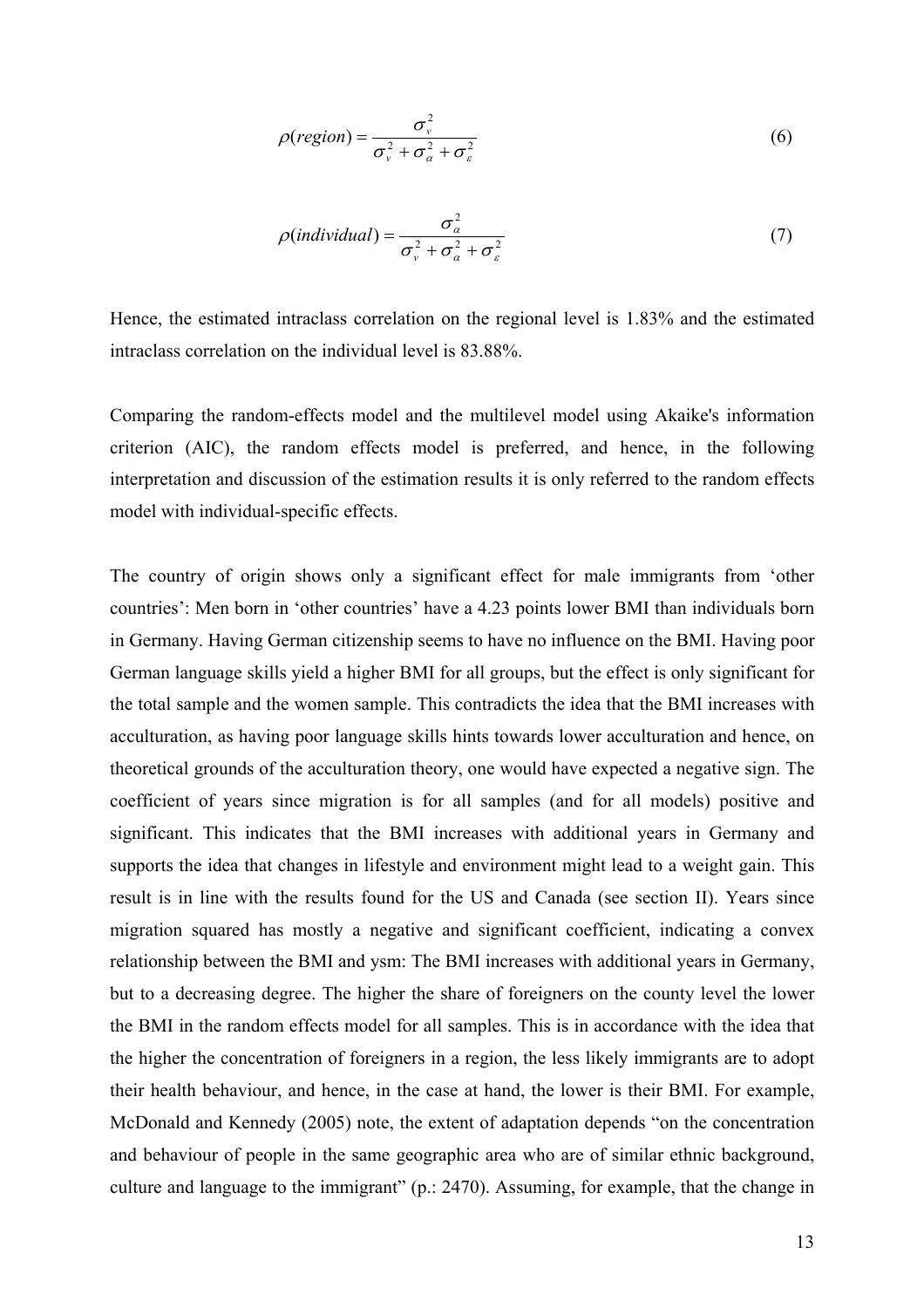dietary habits depends on the higher availability and the lower price of certain food in the host country compared to the immigrants' home country. Then – as Chiswick and Miller (2002) suggest – it might be easier for the immigrants to retain traditional dietary habits in areas with a higher concentration of particular ethnic groups, because in these areas the market for traditional goods is large enough to allow the supply of these goods at reasonable prices. However, in the fixed effects model, none of the coefficient for the share of foreigners is significant.

Regarding the control variables, men are found to have a higher BMI, which was expected, as men are usually heavier due to physical circumstances involving more muscle mass. In comparison to individuals aged between 16 and 25 years, older individuals are found to have a higher BMI. Being widowed, single, or divorced is associated with a significantly lower BMI (being widowed is thereby only significant in the fixed effects model for the total sample and in the random effects model of the men sample). This is consistent with the literature, where it has been shown that married individuals have a higher BMI. This is often explained by eating habits which might change with marriage. The coefficient for children is also significant and negative in all samples. In the literature, the effect of children on the BMI is also explained by eating habits. A higher socio-economic status (higher household income, more years of education, being a house owner) is found to be associated with a smaller BMI. However, in the fixed effects model, the coefficient for years of education turns significantly positive for all samples. Regarding the occupational status, individuals in training or white collar workers have a significantly lower BMI than non-working or jobless individuals. For men, a significant effect is only found for being in training. Religious affiliation has only a significant impact on the BMI of women: being Christian lowers the BMI in comparison to being undenominational. As expected, the presence of an interviewer reduces the BMI, this effect is only found to be significant in the fixed effects model. The year dummies (which are not shown explicitly in the tables) are both positive and significant, indicating – as for example McDonald and Kennedy (2005) note – a secular trend in weight increase over time. The cohort dummies (which are also not shown explicitly in the tables) are positive for all models and samples, but they are not significant.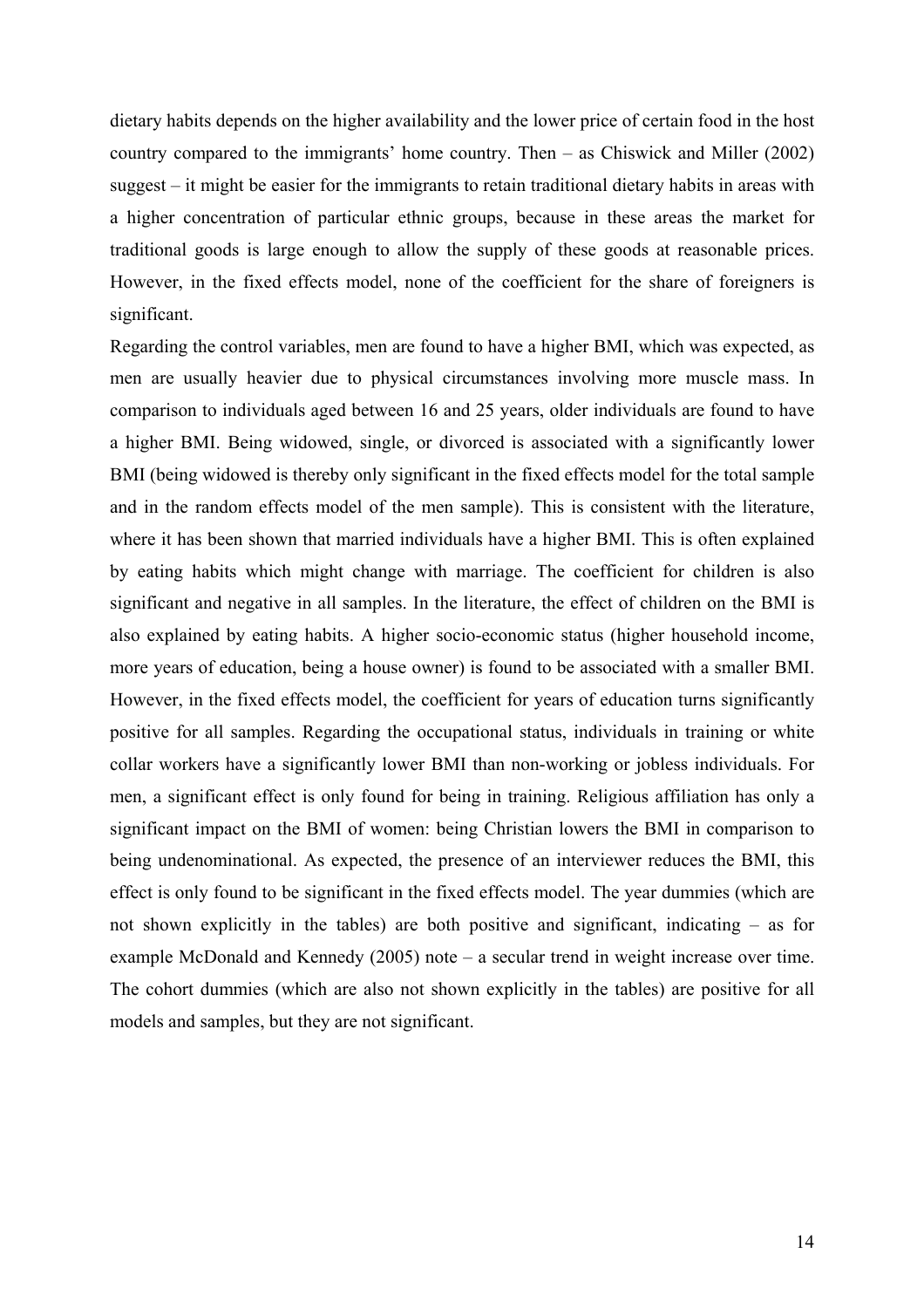| variables                                                                                       | random effects model     |         | fixed effects model |         | multilevel model |         |
|-------------------------------------------------------------------------------------------------|--------------------------|---------|---------------------|---------|------------------|---------|
| Germany                                                                                         |                          |         |                     |         |                  |         |
| other EU-countries                                                                              | $-2.596$                 | (1.928) |                     |         | $-2.760$         | (1.914) |
| <b>Turkey</b>                                                                                   | $-1.852$                 | (1.947) |                     |         | $-2.043$         | (1.933) |
| <b>Eastern Europe</b>                                                                           | $-2.050$                 | (1.926) |                     |         | $-2.283$         | (1.912) |
| other countries                                                                                 | $-3.219*$                | (1.947) |                     |         | $-3.444*$        | (1.931) |
| German citizenship                                                                              | 0.031                    | (0.174) | 0.208               | (0.224) | 0.022            | (0.174) |
| German very good                                                                                |                          |         |                     |         |                  |         |
| German good/fair                                                                                | 0.133                    | (0.099) | 0.006               | (0.112) | 0.125            | (0.099) |
| German poor/not                                                                                 | $0.377**$                | (0.169) | 0.182               | (0.190) | $0.357**$        | (0.169) |
| ysm                                                                                             | $0.092***$               | (0.029) | $0.157***$          | (0.033) | $0.099***$       | (0.029) |
| $ysm2$                                                                                          | $-0.001*$                | (0.001) | $-0.001$            | (0.001) | $-0.001*$        | (0.001) |
| second-generation                                                                               | $-0.142$                 | (0.280) | 0.487               | (0.472) | $-0.127$         | (0.275) |
| share of foreigners                                                                             | $-0.021***$              | (0.005) | $-0.001$            | (0.011) | $-0.022***$      | (0.009) |
| control variables                                                                               |                          |         |                     |         |                  |         |
| male                                                                                            | $1.325***$               | (0.060) |                     |         | $1.334***$       | (0.058) |
| aged 16-25                                                                                      |                          |         |                     |         |                  |         |
| aged 26-50                                                                                      | $0.911***$               | (0.065) | $0.575***$          | (0.074) | $0.978***$       | (0.067) |
| aged 51-65                                                                                      | 1.493***                 | (0.080) | $0.964***$          | (0.096) | $1.579***$       | (0.082) |
| above 66 years                                                                                  | 1.475***                 | (0.094) | $1.220***$          | (0.112) | $1.562***$       | (0.095) |
| married                                                                                         |                          |         |                     |         |                  |         |
| widowed                                                                                         | $-0.093$                 | (0.094) | $-0.279**$          | (0.132) | $-0.070$         | (0.094) |
| single                                                                                          | $-1.205***$              | (0.064) | $-0.823***$         | (0.089) | $-1.241***$      | (0.065) |
| divorced                                                                                        | $-0.541***$              | (0.067) | $-0.433***$         | (0.083) | $-0.526***$      | (0.068) |
| children                                                                                        | $-0.254***$              | (0.043) | $-0.170***$         | (0.048) | $-0.272***$      | (0.044) |
| years of education                                                                              | $-0.174***$              | (0.012) | $0.112***$          | (0.034) | $-0.175***$      | (0.012) |
| non-working                                                                                     |                          |         |                     |         |                  |         |
| training                                                                                        | $-0.579***$              | (0.068) | $-0.294***$         | (0.075) | $-0.571***$      | (0.070) |
| self-employed                                                                                   | $-0.070$                 | (0.073) | $-0.002$            | (0.083) | $-0.050$         | (0.074) |
| pensioner                                                                                       | 0.085                    | (0.055) | 0.086               | (0.061) | 0.085            | (0.055) |
| public servant                                                                                  | $-0.094$                 | (0.110) | $-0.129$            | (0.140) | $-0.073$         | (0.111) |
| white collar                                                                                    | $-0.133***$              | (0.044) | $-0.141***$         | (0.048) | $-0.117***$      | (0.045) |
| blue collar                                                                                     | $-0.049$<br>$-0.125***$  | (0.047) | $-0.124**$          | (0.051) | $-0.035$         | (0.047) |
| own dwelling                                                                                    |                          | (0.041) | 0.039               | (0.051) | $-0.124***$      | (0.042) |
| log hh income                                                                                   | $-0.056***$<br>$0.177**$ | (0.015) | $-0.017$            | (0.017) | $-0.059***$      | (0.015) |
| log household size<br>undenominational                                                          |                          | (0.073) | 0.016               | (0.085) | $0.201***$       | (0.075) |
| christ                                                                                          | $-0.121*$                | (0.068) |                     |         | $-0.062$         | (0.071) |
| other religion                                                                                  | $-0.251$                 | (0.224) |                     |         | $-0.271$         | (0.222) |
| interviewer present                                                                             | $-0.030$                 | (0.033) | $-0.144***$         | (0.038) | $-0.025$         | (0.034) |
| constant                                                                                        | $26.614***$              | (0.264) | 23.677***           | (0.474) | 26.496***        | (0.270) |
| cohort dummies                                                                                  |                          |         | no                  |         |                  |         |
| time dummies                                                                                    | yes                      |         | no                  |         | yes              |         |
|                                                                                                 | yes                      |         |                     |         | yes              |         |
| $R2$ within<br>$R2$ between                                                                     | 0.02<br>0.13             |         | 0.02<br>0.04        |         |                  |         |
| R <sup>2</sup> overall                                                                          | 0.12                     |         | 0.03                |         |                  |         |
|                                                                                                 |                          |         |                     |         | 0.563            | (0.047) |
| $\sigma_{\rm v}$                                                                                | 3.830                    |         |                     |         | 3.807            | (0.021) |
| $\sigma_{\alpha}$                                                                               | 1.565                    |         |                     |         | 1.571            | (0.007) |
| $\sigma_{\epsilon}$<br># observations                                                           | 48,302                   |         | 48,302              |         | 48,302           |         |
| # individuals                                                                                   | 18,593                   |         | 18,593              |         | 18,593           |         |
|                                                                                                 |                          |         |                     |         |                  |         |
| Standard error in parentheses; *** significant at 1%, ** significant at 5%, *significant at 10% |                          |         |                     |         |                  |         |
| Source: SOEP waves 2002, 2004, 2006, own calculations                                           |                          |         |                     |         |                  |         |

**Table 1: Estimation results: BMI, total sample**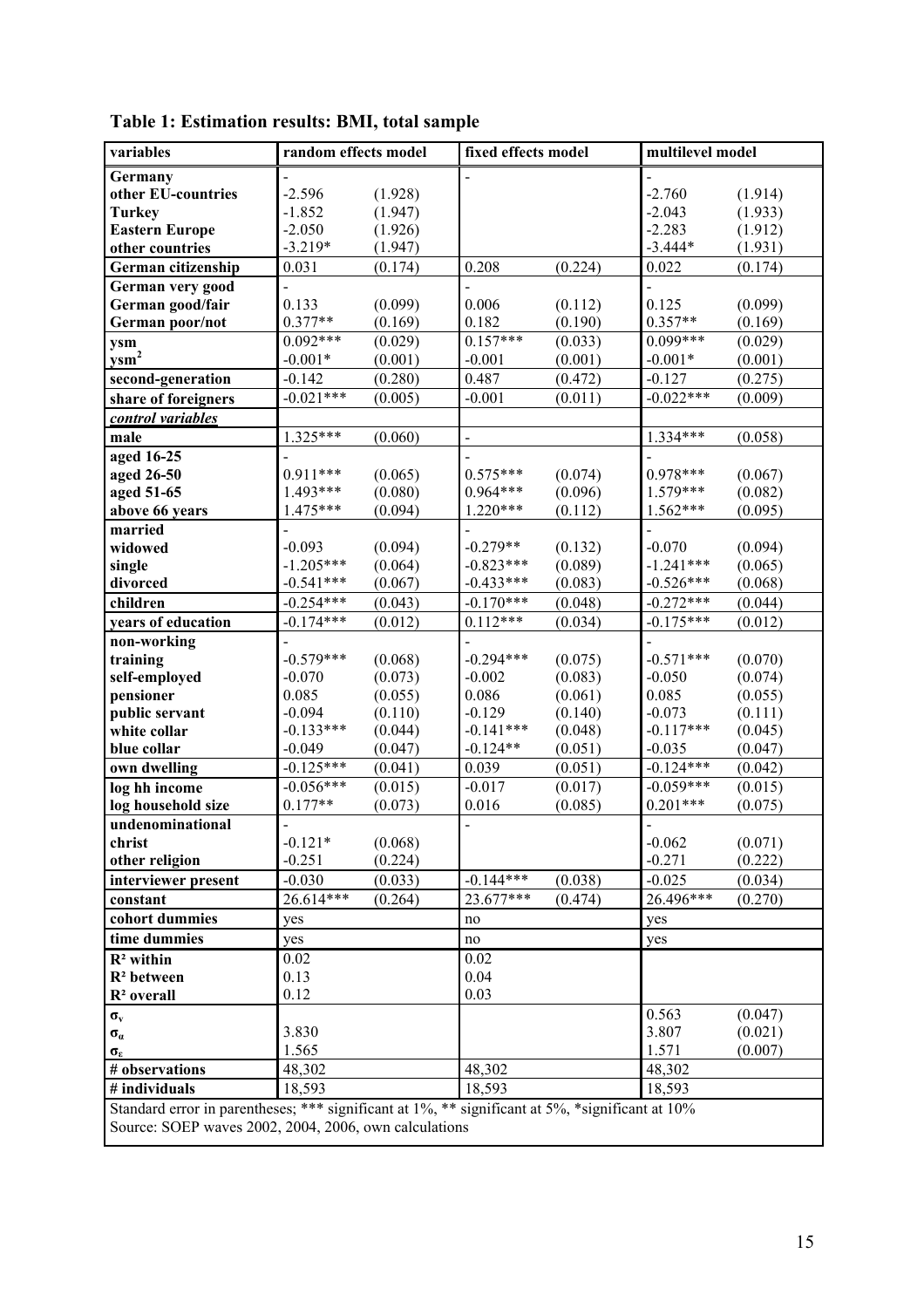| variables                                                                                       | random effects model |                    | fixed effects model |                    | multilevel model |                    |
|-------------------------------------------------------------------------------------------------|----------------------|--------------------|---------------------|--------------------|------------------|--------------------|
| Germany                                                                                         |                      |                    |                     |                    |                  |                    |
| other EU-countries                                                                              | $-3.142$             | (2.272)            |                     |                    | $-2.936$         | (2.258)            |
| <b>Turkey</b>                                                                                   | $-2.927$             | (2.301)            |                     |                    | $-2.738$         | (2.286)            |
| <b>Eastern Europe</b>                                                                           | $-3.072$             | (2.274)            |                     |                    | $-2.928$         | (2.258)            |
| other countries                                                                                 | $-4.234*$            | (2.330)            |                     |                    | $-4.101*$        | (2.310)            |
| German citizenship                                                                              | 0.182                | (0.234)            | 0.371               | (0.295)            | 0.177            | (0.234)            |
| German very good                                                                                |                      |                    |                     |                    |                  |                    |
| German good/fair                                                                                | 0.127                | (0.127)            | 0.122               | (0.143)            | 0.140            | (0.128)            |
| German poor/not                                                                                 | 0.149                | (0.230)            | 0.326               | (0.259)            | 0.161            | (0.230)            |
| ysm                                                                                             | $0.108***$           | (0.039)            | $0.210***$          | (0.045)            | $0.107***$       | (0.039)            |
| $y$ sm <sup>2</sup>                                                                             | $-0.001$             | (0.001)            | $-0.002*$           | (0.001)            | $-0.001$         | (0.001)            |
| second-generation                                                                               | $-0.078$             | (0.374)            | 0.181               | (0.686)            | $-0.127$         | (0.367)            |
| share of foreigners                                                                             | $-0.024***$          | (0.007)            | $-0.018$            | (0.014)            | $-0.021**$       | (0.009)            |
| control variables                                                                               |                      |                    |                     |                    |                  |                    |
| aged 16-25                                                                                      |                      |                    |                     |                    |                  |                    |
| aged 26-50                                                                                      | $0.932***$           | (0.089)            | $0.496***$          | (0.102)            | $0.972***$       | (0.091)            |
| aged 51-65                                                                                      | 1.328***             | (0.109)            | $0.758***$          | (0.130)            | $1.373***$       | (0.110)            |
| above 66 years                                                                                  | $1.209***$           | (0.127)            | $0.905***$          | (0.152)            | $1.254***$       | (0.129)            |
| married                                                                                         |                      |                    |                     |                    |                  |                    |
| widowed                                                                                         | $-0.333**$           | (0.164)            | $-0.372$            | (0.227)            | $-0.300*$        | (0.164)            |
| single                                                                                          | $-1.175***$          | (0.084)            | $-0.579***$         | (0.121)            | $-1.201***$      | (0.085)            |
| divorced                                                                                        | $-0.393***$          | (0.094)            | $-0.322***$         | (0.117)            | $-0.373***$      | (0.096)            |
| children                                                                                        | $-0.218***$          | (0.058)            | $-0.204***$         | (0.065)            | $-0.236***$      | (0.059)            |
| years of education                                                                              | $-0.122***$          | (0.015)            | $0.107**$           | (0.045)            | $-0.125***$      | (0.015)            |
| non-working                                                                                     |                      |                    |                     |                    |                  |                    |
| training                                                                                        | $-0.572***$          | (0.092)            | $-0.381***$         | (0.103)            | $-0.555***$      | (0.094)            |
| self-employed<br>pensioner                                                                      | 0.081<br>0.076       | (0.096)<br>(0.079) | 0.058<br>0.102      | (0.109)<br>(0.088) | 0.109<br>0.086   | (0.096)<br>(0.080) |
| public servant                                                                                  | 0.028                | (0.139)            | $-0.054$            | (0.183)            | 0.047            | (0.140)            |
| white collar                                                                                    | 0.030                | (0.072)            | $-0.038$            | (0.079)            | 0.066            | (0.073)            |
| blue collar                                                                                     | $-0.017$             | (0.063)            | $-0.097$            | (0.067)            | 0.008            | (0.064)            |
| own dwelling                                                                                    | 0.021                | (0.054)            | 0.083               | (0.068)            | 0.037            | (0.056)            |
| log hh income                                                                                   | $-0.034$             | (0.021)            | $-0.034$            | (0.024)            | $-0.039*$        | (0.021)            |
| log household size                                                                              | $0.224**$            | (0.095)            | 0.114               | (0.112)            | $0.250**$        | (0.098)            |
| undenominational                                                                                |                      |                    |                     |                    |                  |                    |
| christ                                                                                          | 0.000                | (0.086)            |                     |                    | 0.019            | (0.088)            |
| other religion                                                                                  | $-0.358$             | (0.287)            |                     |                    | $-0.352$         | (0.282)            |
| interviewer present                                                                             | $-0.059$             | (0.044)            | $-0.138***$         | (0.051)            | $-0.063$         | (0.045)            |
| constant                                                                                        | 26.959***            | (0.349)            | 24.210***           | (0.638)            | 26.880***        | (0.353)            |
| cohort dummies                                                                                  | yes                  |                    | no                  |                    | yes              |                    |
| time dummies                                                                                    | yes                  |                    | $\rm no$            |                    | yes              |                    |
| $\mathbb{R}^2$ within                                                                           | 0.03                 |                    | 0.02                |                    |                  |                    |
| $R2$ between                                                                                    | 0.11                 |                    | 0.02                |                    |                  |                    |
| $R2$ overall                                                                                    | 0.09                 |                    | 0.02                |                    |                  |                    |
| $\sigma_{\rm v}$                                                                                |                      |                    |                     |                    | 0.489            | (0.062)            |
| $\sigma_{\alpha}$                                                                               | 3.455                |                    |                     |                    | 3.431            | (0.028)            |
| $\sigma_{\epsilon}$                                                                             | 1.456                |                    |                     |                    | 1.463            | (0.009)            |
| # observations                                                                                  | 23,116               |                    | 23,116              |                    | 23,116           |                    |
| # individuals                                                                                   | 8,907                |                    | 8,907               |                    | 8,907            |                    |
| Standard error in parentheses; *** significant at 1%, ** significant at 5%, *significant at 10% |                      |                    |                     |                    |                  |                    |
| Source: SOEP waves 2002, 2004, 2006, own calculations                                           |                      |                    |                     |                    |                  |                    |
|                                                                                                 |                      |                    |                     |                    |                  |                    |

**Table 2: Estimation results: BMI, only men**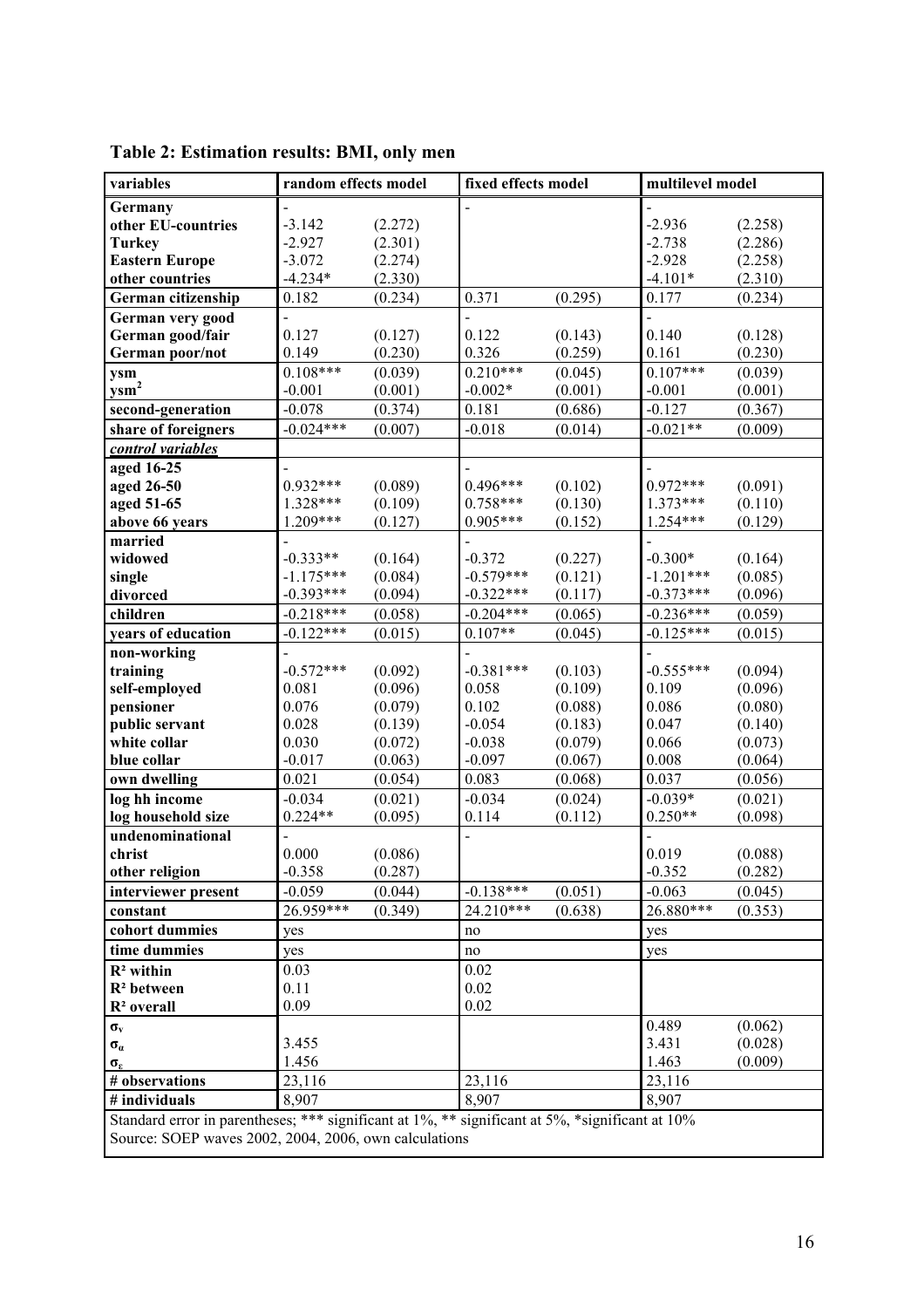| variables                                                                                       | random effects model   |                    | fixed effects model |                    | multilevel model  |                    |
|-------------------------------------------------------------------------------------------------|------------------------|--------------------|---------------------|--------------------|-------------------|--------------------|
| Germany                                                                                         |                        |                    |                     |                    |                   |                    |
| other EU-countries                                                                              | $-2.192$               | (3.261)            |                     |                    | $-2.205$          | (3.246)            |
| <b>Turkey</b>                                                                                   | $-0.850$               | (3.281)            |                     |                    | $-0.915$          | (3.268)            |
| <b>Eastern Europe</b>                                                                           | $-1.140$               | (3.252)            |                     |                    | $-1.259$          | (3.238)            |
| other countries                                                                                 | $-2.324$               | (3.242)            |                     |                    | $-2.427$          | (3.228)            |
| German citizenship                                                                              | $-0.114$               | (0.255)            | 0.029               | (0.334)            | $-0.122$          | (0.255)            |
| German very good                                                                                |                        |                    |                     |                    |                   |                    |
| German good/fair                                                                                | 0.144                  | (0.152)            | $-0.125$            | (0.174)            | 0.122             | (0.152)            |
| German poor/no                                                                                  | $0.485**$              | (0.247)            | 0.031               | (0.278)            | $0.446*$          | (0.246)            |
| ysm                                                                                             | $0.077*$               | (0.043)            | $0.114**$           | (0.049)            | $0.088**$         | (0.043)            |
| $y$ sm <sup>2</sup>                                                                             | $-0.001$               | (0.001)            | $-0.001$            | (0.001)            | $-0.001$          | (0.001)            |
| second-generation                                                                               | $-0.188$               | (0.411)            | 0.596               | (0.657)            | $-0.123$          | (0.403)            |
| share of foreigners                                                                             | $-0.020***$            | (0.007)            | 0.016               | (0.016)            | $-0.028**$        | (0.011)            |
| control variables                                                                               |                        |                    |                     |                    |                   |                    |
| aged 16-25                                                                                      |                        |                    |                     |                    |                   |                    |
| aged 26-50                                                                                      | $0.898***$             | (0.095)            | $0.631***$          | (0.106)            | $0.981***$        | (0.097)            |
| aged 51-65                                                                                      | $1.634***$             | (0.117)            | $1.143***$          | (0.139)            | $1.744***$        | (0.119)            |
| above 66 years                                                                                  | $1.712***$             | (0.137)            | $1.500***$          | (0.164)            | $1.824***$        | (0.139)            |
| married                                                                                         |                        |                    |                     |                    |                   |                    |
| widowed                                                                                         | $-0.171$               | (0.120)            | $-0.269$            | (0.168)            | $-0.158$          | (0.120)            |
| single                                                                                          | $-1.241***$            | (0.097)            | $-1.031***$         | (0.130)            | $-1.280***$       | (0.098)            |
| divorced                                                                                        | $-0.661***$            | (0.095)            | $-0.522***$         | (0.118)            | $-0.650***$       | (0.100)            |
| children                                                                                        | $-0.294***$            | (0.064)            | $-0.139*$           | (0.072)            | $-0.317***$       | (0.065)            |
| years of education                                                                              | $-0.225***$            | (0.019)            | $0.114**$           | (0.050)            | $-0.225***$       | (0.018)            |
| non-working                                                                                     |                        |                    |                     |                    |                   |                    |
| training                                                                                        | $-0.559***$            | (0.100)            | $-0.184*$           | (0.111)            | $-0.562***$       | (0.104)            |
| self-employed                                                                                   | $-0.232**$<br>$0.127*$ | (0.115)            | $-0.032$<br>0.087   | (0.126)            | $-0.233**$        | (0.116)            |
| pensioner<br>public servant                                                                     | $-0.247$               | (0.077)<br>(0.177) | $-0.155$            | (0.084)<br>(0.216) | 0.119<br>$-0.214$ | (0.077)<br>(0.180) |
| white collar                                                                                    | $-0.219***$            | (0.058)            | $-0.177***$         | (0.063)            | $-0.218***$       | (0.059)            |
| blue collar                                                                                     | $-0.051$               | (0.073)            | $-0.133*$           | (0.078)            | $-0.041$          | (0.074)            |
| own dwelling                                                                                    | $-0.260***$            | (0.060)            | $-0.006$            | (0.075)            | $-0.269***$       | (0.062)            |
| log income                                                                                      | $-0.073***$            | (0.021)            | $-0.007$            | (0.024)            | $-0.079***$       | (0.021)            |
| log household size                                                                              | 0.143                  | (0.110)            | $-0.074$            | (0.128)            | 0.187             | (0.114)            |
| undenominational                                                                                |                        |                    |                     |                    |                   |                    |
| christ                                                                                          | $-0.255**$             | (0.104)            |                     |                    | $-0.189*$         | (0.107)            |
| other religion                                                                                  | $-0.106$               | (0.341)            |                     |                    | $-0.111$          | (0.339)            |
| interviewer present                                                                             | 0.001                  | (0.049)            | $-0.147***$         | (0.056)            | 0.012             | (0.050)            |
| constant                                                                                        | 27.526***              | (0.395)            | 23.229***           | (0.699)            | 27.433***         | (0.399)            |
| cohort dummies                                                                                  | yes                    |                    | no                  |                    | yes               |                    |
| time dummies                                                                                    | yes                    |                    | $\rm no$            |                    | yes               |                    |
| $\mathbb{R}^2$ within                                                                           | 0.03                   |                    | 0.02                |                    |                   |                    |
| $R2$ between                                                                                    | 0.13                   |                    | 0.05                |                    |                   |                    |
| R <sup>2</sup> overall                                                                          | 0.12                   |                    | 0.04                |                    |                   |                    |
| $\sigma_{\rm v}$                                                                                |                        |                    |                     |                    | 0.587             | (0.071)            |
| $\sigma_{\alpha}$                                                                               | 4.106                  |                    |                     |                    | 4.093             | (0.032)            |
| $\sigma_{\epsilon}$                                                                             | 1.657                  |                    |                     |                    | 1.664             | (0.010)            |
| # observations                                                                                  | 25,186                 |                    | 25,186              |                    | 25,186            |                    |
| # individuals                                                                                   | 9,686                  |                    | 9,686               |                    | 9,686             |                    |
| Standard error in parentheses; *** significant at 1%, ** significant at 5%, *significant at 10% |                        |                    |                     |                    |                   |                    |
| Source: SOEP waves 2002, 2004, 2006, own calculations                                           |                        |                    |                     |                    |                   |                    |
|                                                                                                 |                        |                    |                     |                    |                   |                    |

| Table 3: Estimation results: BMI, only women |  |  |  |  |
|----------------------------------------------|--|--|--|--|
|----------------------------------------------|--|--|--|--|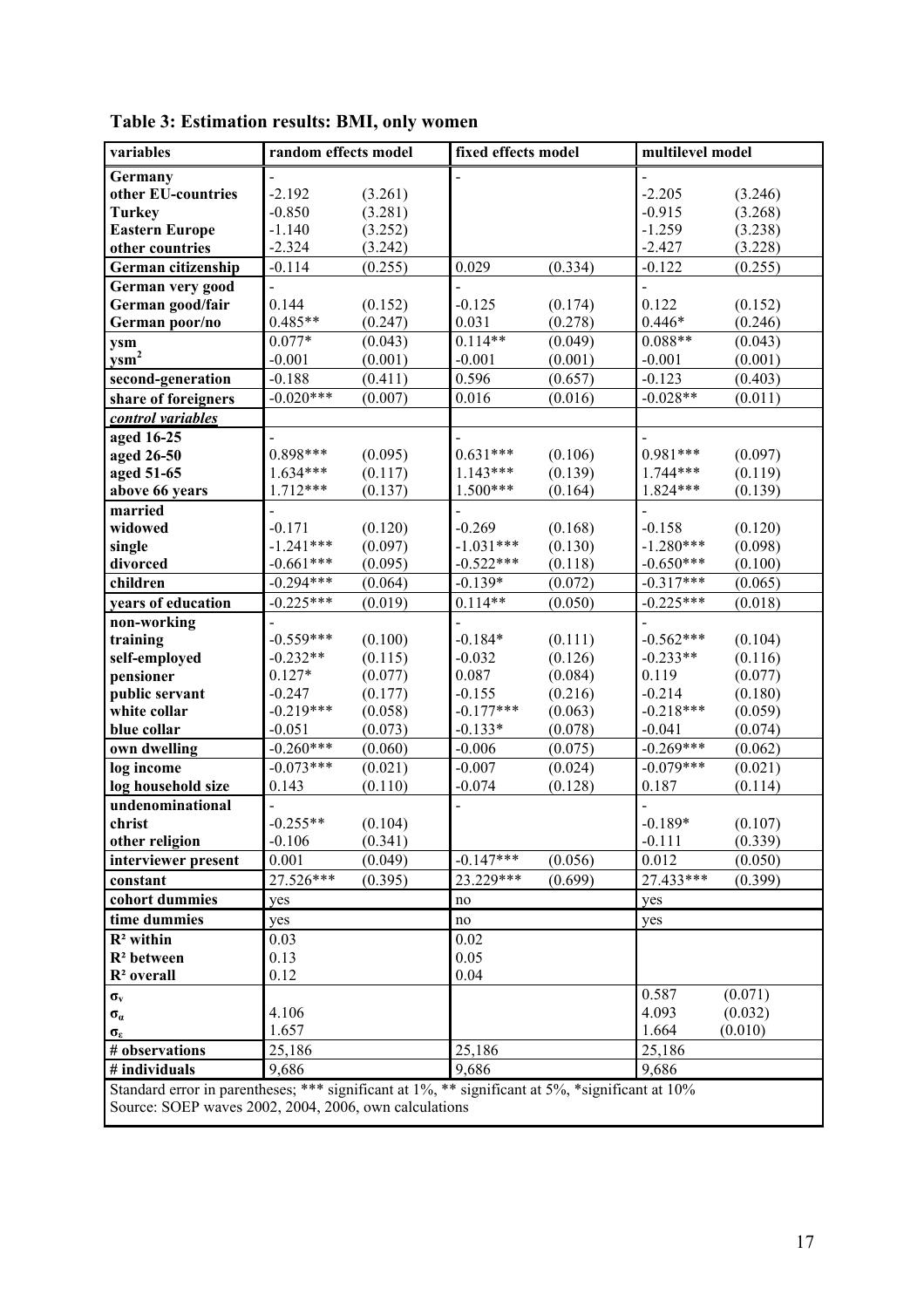In a robust check, the random-effects model is re-estimated separately for the Turks, Eastern European immigrants, and immigrants from other EU-countries to avoid the confounding of possible ethnic differences with years since migration. Due to the small sample size, it is not possible to estimate the regression for the group of "other countries". Additionally, due to the small sample size, the estimation is taken out only for the total sample, and not separately for men and women. In order to avoid a large number of tables, I will only shortly discuss the results for years since migration. The estimation results are available upon request.

For the Turkish sample and for the sample of immigrants from other EU-countries, the coefficient for ysm is significantly positive; indicating that the BMI of Turks and immigrants from other EU countries is increasing with an additional year in Germany. For Eastern European immigrants, the effect of ysm is found to be positive, but not significant.

#### **V. Conclusion and discussion**

This paper concentrates on the possible contribution of an increase in the Body Mass Index with additional years in Germany to the decline of immigrants' health with their duration of residence. Using three waves from the SOEP (2002, 2004, and 2006), a random effects model, a fixed effects model, and a multilevel model is estimated to analyse the determinants of an individual's BMI.

The results show that the BMI increases with additional years in Germany for men and women. Thereby, the idea that changes in lifestyle and environment might lead to a weight gain can be supported. Additionally, it is found that the higher the share of foreigners on the county level, the lower is the BMI in the random-effects models for all samples. This is in accordance with the idea that the higher the concentration of foreigners in a region the less likely immigrants are to adopt their health behaviour, and hence, in the case at hand, the lower is their BMI. Furthermore, having poor German language skills yield a higher BMI for all groups, but the effect is only significant for the total sample and the women sample. This contradicts the idea that the BMI increases with acculturation, as having poor language skills hints towards lower acculturation and hence, on theoretical grounds of the acculturation theory, one would have expected a negative sign.

Regarding the potential influence of an increase in the BMI to the deterioration of immigrants' health with years since migration it can be concluded that a weight gain might indeed contribute to the decline in health. However, more studies are needed to shed light on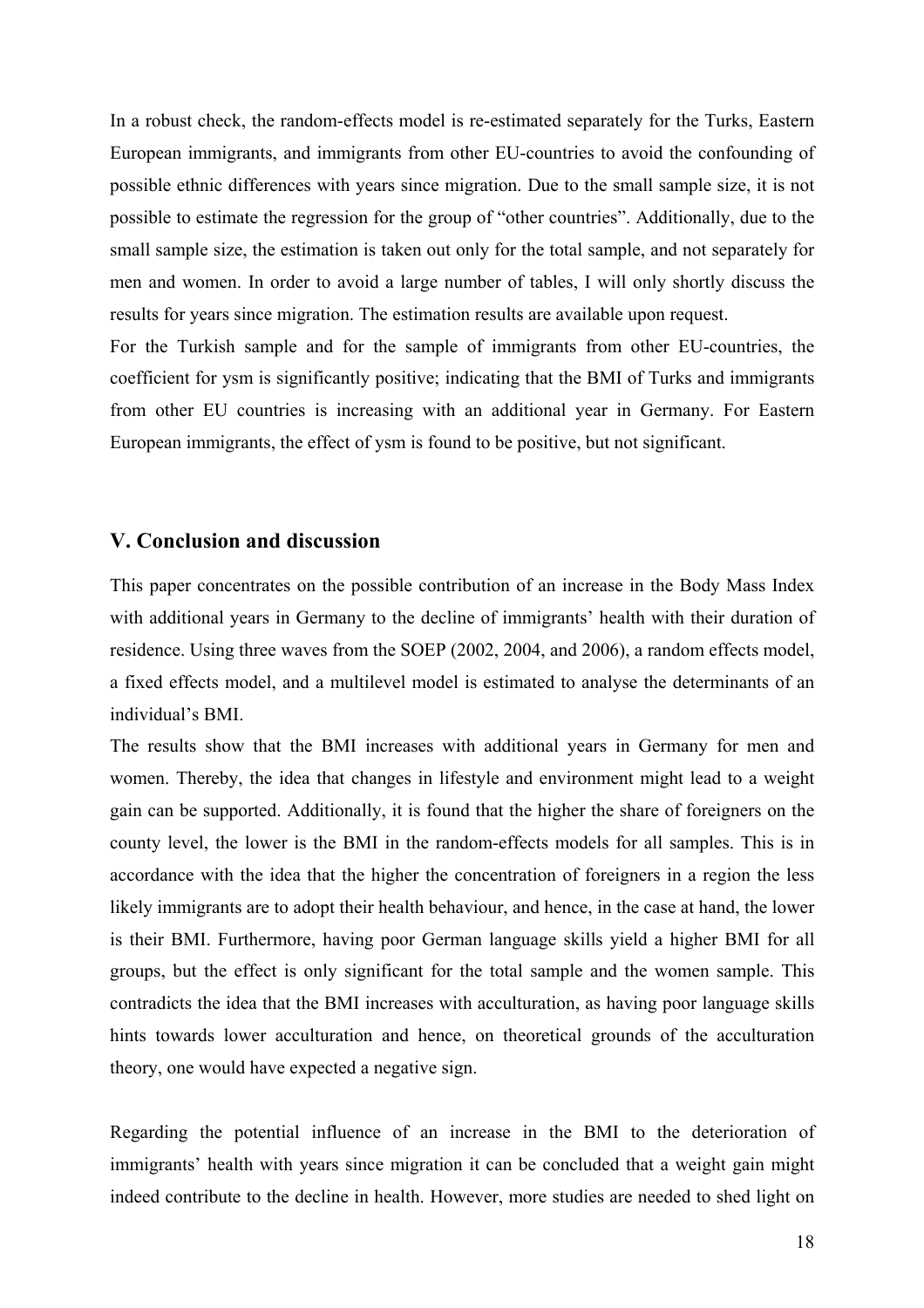the complex pattern behind the healthy immigrant effect. Also more accurate data on health behaviour is necessary, for example, on dietary habits (do they change in Germany and how do they change?) as well as on physical activity. Additionally, professional measured height and weight information would be essential to control for possible cultural influence on the self-reporting behaviour of height and weight.

Finally, it should be taken in mind that for women it is so far not controlled for pregnancy, which can be regarded as an important influence factor on the BMI.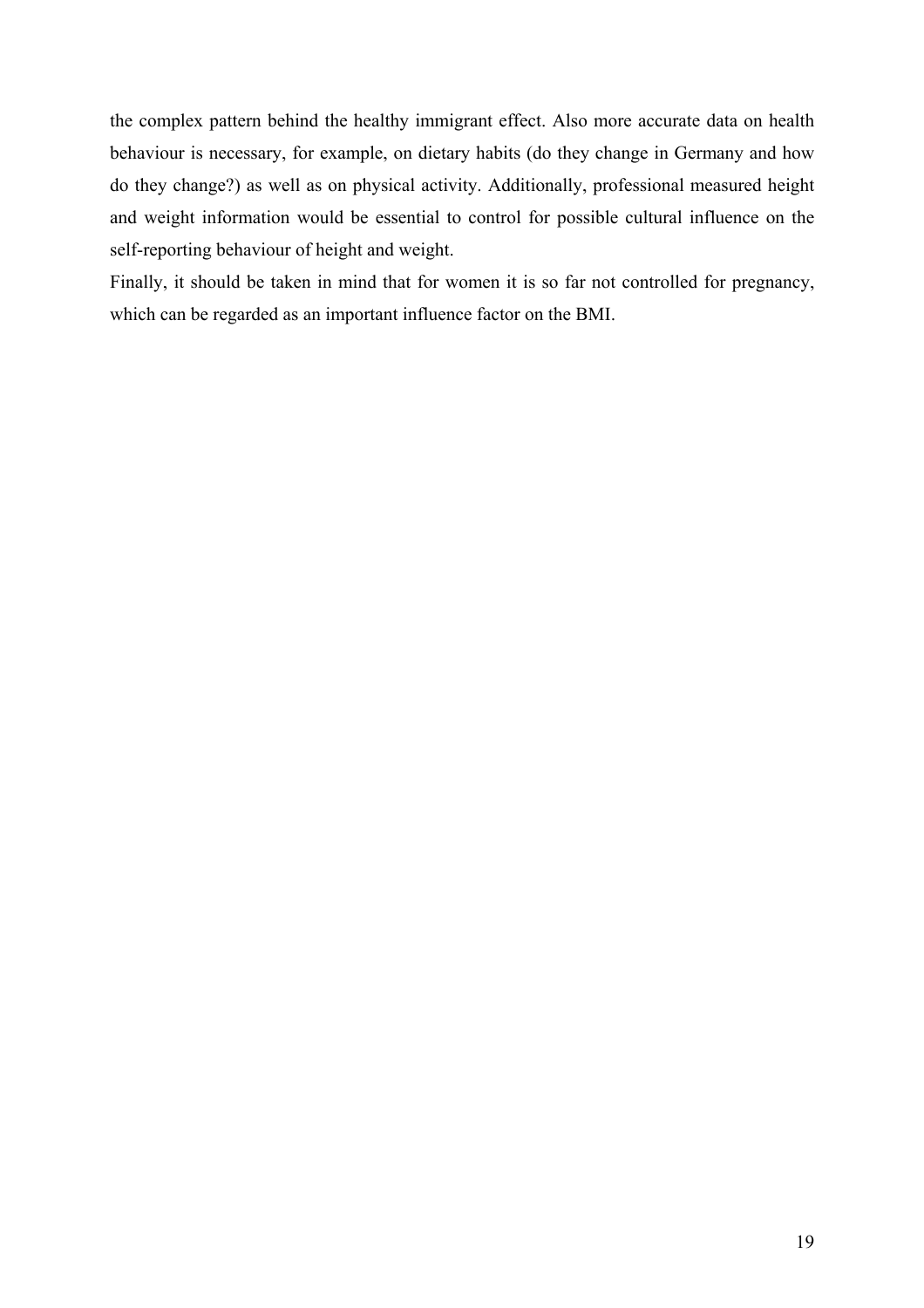# **References**

- Akresh, I. R. (2007): Dietary assimilation and health among Hispanic immigrants to the United States, in: *Journal of Health and Social Behaviour*, 48 (4):404-17.
- Anderson, N. B. / Bulatao, R. A. / Cohen, B. (2004): Critical Perspectives on Racial and Ethnic Differences in Health and Late Life, Committee on Population, National Research Council, Washington DC, The National Academic Press.
- Antecol, H. / Bedard, K. (2006): Unhealthy Assimilation: Why Do Immigrants Converge to American Health Status Levels?, in: *Demography*, 43 (2): 337-360.
- Baltagi, B. H. (2001): Econometric analysis of panel data, Chichester, John Wiley & Sons, 2<sup>nd</sup> ed.
- Bates, L. / Acevedo-Garcia, D. / Alegria, M. / Krieger, N. (2008): Immigration and Generational Trends in Body Mass Index and Obesity in the United States: Results of the National Latino and Asian American Survey, 2002-2003, in: *American Journal of Public Health*, 98 (1): 70-77.
- Biddle, N. / Kennedy, S. / McDonald, J. T. (2007): Health assimilation patterns among Australian immigrants, in: *The Economic Record*, 83 (260): 16-30.
- Cairney, J. / Øsbye, T. (1999): Time Since Immigration and Excess Body Weight, in: *Canadian Journal of Public Health*, 90 (2): 120-124.
- Cawley, J. / Grabka, M. M. / Lillard, D. R. (2005): A comparison of the relationship between obesity and earnings in the US and Germany, in: *Schmollers Jahrbuch* 125: 119-129.
- Chiswick, B. / Miller, P. (2002): Do enclaves matter in immigrant adjustment?, in: *IZA Discussion Paper*, No. 449, Bonn.
- Cobb-Clark, D. / Khoo, S. (2006): *Public Policy and Immigrant Settlement in Australia*. Edward Elgar
- Deri, C. (2004): Understanding the "Healthy migrant effect", in: *Canada Working Paper* 0502E, University of Ottawa.
- Dietz, B. (1999): Ethnic German Immigration from Eastern Europe and the Former Soviet Union to Germany: The Effects of Migrant Networks, in: *IZA Discussion Papers*, No. 68, Bonn.
- Ezzati, M. / Martin, H. / Skjol, S. / Vander Hoorn, S. / Murray, C.J.L. (2006): Trends in national and state-level obesity in the United States, in: *Journal of the Royal Society of Medicine,* 99 (5): 250-257.
- Goel, M. S. / McCarthy, E.P. / Phillips, R.S. / Wee, C.C. (2004): Obesity among US immigrant subgroups by duration of residence, in: *JAMA*, 292: 2860-2867
- Gordon-Larsen, P. / Mullan Harris, K. / Ward, D. S. / Popkin, B. M. (2003): Acculturation and overweight-related behaviors among Hispanic immigrants to the US: The National Longitudinal Study of Adolescent Health, in: *Social Science & Medicine* 57 (11): 2023- 2034.
- Haisken-DeNew, J.-P. / Frick, J. R. (2005): DTC Desktop Companion to the German SocioEconomic Panel Study (SOEP), Berlin. DIW.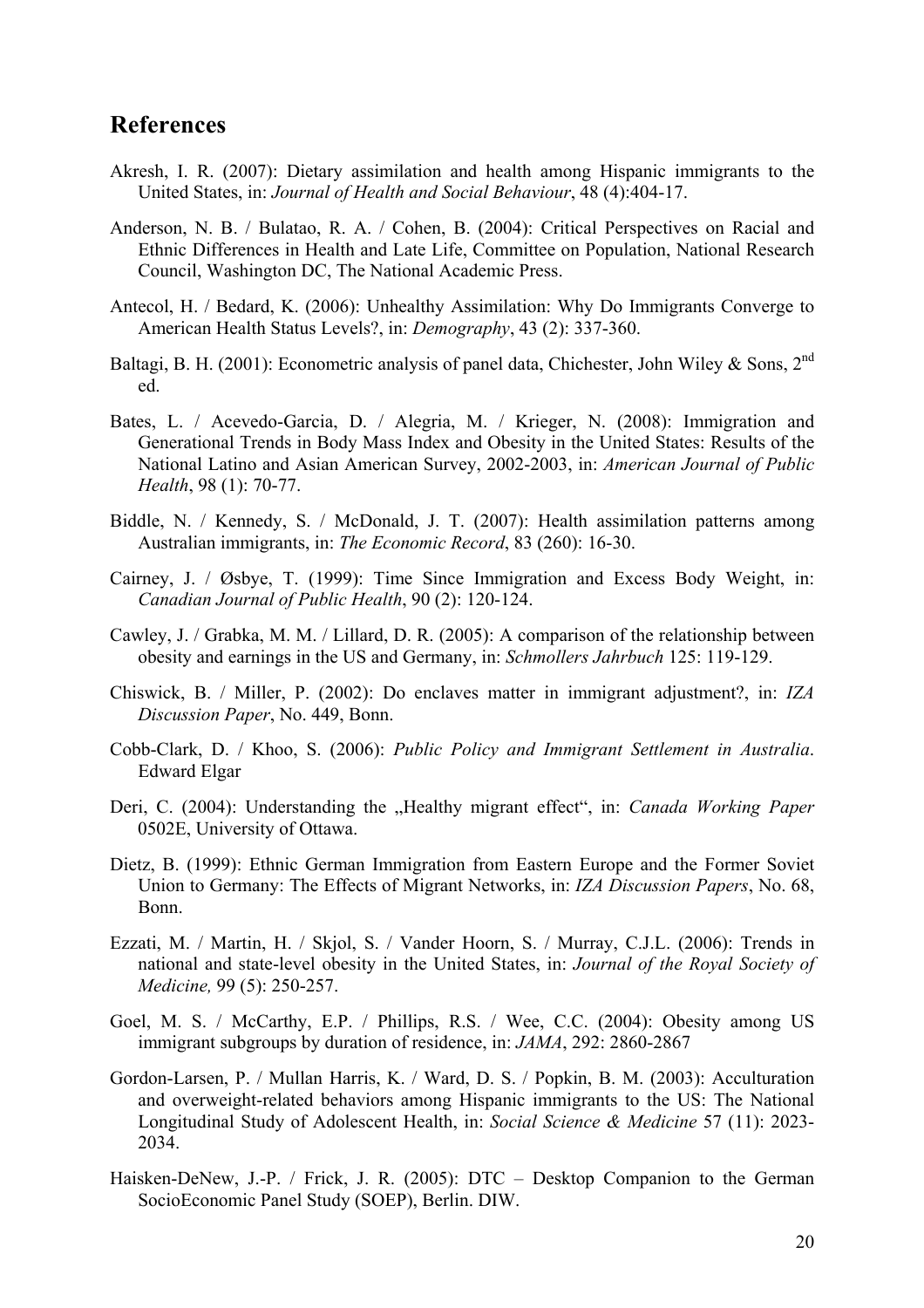- Holst, E. / Dean, L. R. / DiPrete, T. A. (2001): Proceedings of the 2000 Fourth International Conference of German Socio-Economic Panel Study Users (SOEP2000), in: *Vierteljahrshefte zur Wirtschaftsforschung*, 70 (1): 7-14.
- Jasso, G. / Massey, D. S. / Rosenzweig, M. R. / Smith, J. P. (2004): Immigrant Health Selectivity and Acculturation, in: Anderson, N. B. / Bulatao, R. A. / Cohen, B. (eds.): Critical Perspectives on Racial and Ethnic Differences in Health and Late Life, Committee on Population, National Research Council, Washington DC, The National Academic Press, p.: 227-266.
- Kennedy, S. / McDonald, J. T. (2006): Immigrant health in the period after arrival in Australia: evidence from the LSIA', in Cobb-Clark, D. / Khoo, S. (eds.): *Public Policy and Immigrant Settlement in Australia*. Edward Elgar.
- Kroh, M. (2005): Intervieweffekte bei der Erhebung des Körpergewichts in Bevölkerungsumfragen, in: *Das Gesundheitswesen*, 67: 646-655.
- Kurthen, H. (1995): Germany at the crossroads: National Identity and the Challenges of Immigration, in: *International Migration Review*, 29 (4): 915-938.
- Lampert, T. / Saß, A.-C. / Häfelinger, M. / Ziese, T. (2005): Beiträge zur Gesundheitsberichterstattung des Bundes: Armut, soziale Ungleichheit und Gesundheit, Expertise des Robert Koch-Instituts zum 2. Armuts- und Reichtumsbericht der Bundesregierung, Robert Koch-Institut, Berlin.
- Lechner, I. / Mielck, A. (1998): Die Verkleinerung des "Healthy-Migrant-Effects": Entwicklung der Morbidität von ausländischen und deutschen Befragten im soziooekonomischen Panel 1984-1992, in: *Das Gesundheitswesen*, 60: 715-720.
- Marmot, M. G. / Syme, S. L. (1976): Acculturation and Coronary heart disease in Japanese Americans, in: *American Journal of Epidemiology*, 104 (3): 225–247.
- McDonald, J. T. / Kennedy, S. (2004): Insights into the 'healthy immigrant effect': health status and health service use of immigrants to Canada, in: *Social Science & Medicine,* 59 (8): 1613-1627.
- McDonald, J. T. / Kennedy, S. (2005): Is migration to Canada associated with unhealthy weight gain? Overweight and obesity among Canada's immigrants', in: *Social Science & Medicine*, 61 (12): 2469-2481.
- Moulton, B. R. (1990): An Illustration of a Pitfall in Estimating the Effects of Aggregate Variables on Micro Unit, in: *The Review of Economics and Statistics*, 72: 334-38.
- Newbold, K. B. / Danforth, J. (2003): Health status and Canada's immigrant population, in: *Social Science & Medicine*, 57 (10): 1981-1995.
- Ng, E. / Wilkins, R. / Gendron, F. / Berthelot, J.-M. (2005): Dynamics of immigrants' health in Canada: Evidence from the National Population Health Survey. Ottawa: Statistics Canada. Catalogue No. 82-618-MWE2005002. Available online: http://www.statcan.ca/english/research/82-618-MIE/2005002/pdf/82-618- MIE2005002.pdf (accessed on: 18th January 2008).
- Ossiander, E. M. / Emanuel, I. / O'Brien, W. / Malone, K. (2004): Driver's licenses as a source of data on height and weight, in: *Economics and Human Biology* 2: 219-227.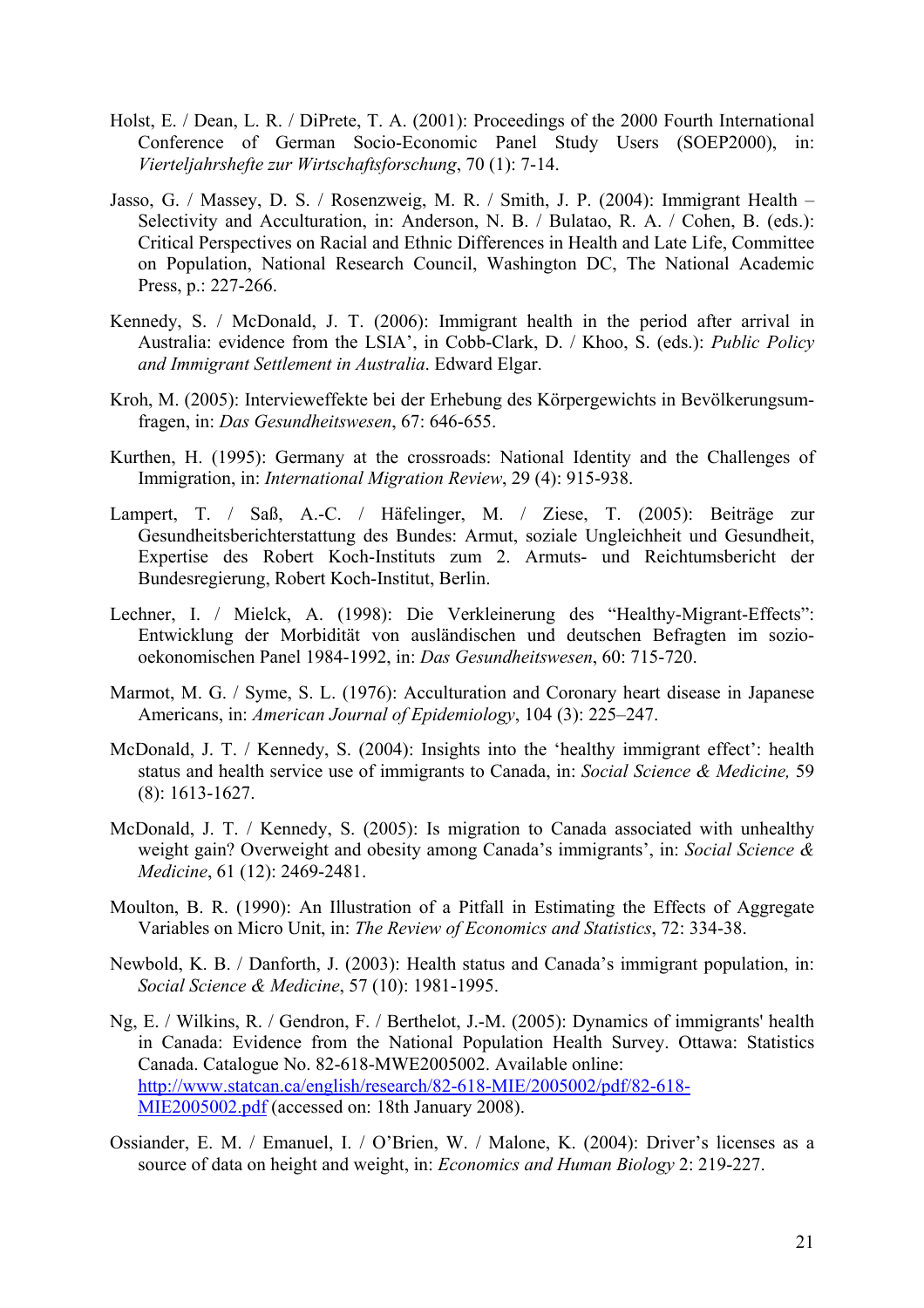- Pérez, C. E. (2002): Health Status and Health Behaviour among immigrants, *Supplement to Health Reports*, 13, Statistics Canada, Catalogue 82-003.
- Plümper, T. / Troeger, V. E. (2007): Efficient estimation of time-invariant and rarely changing variables in finite sample panel analyses with unit fixed effects, in: *Political Analysis*, 15: 124-39.
- Ronellenfitsch, U. / Razum, O. (2004): Deteriorating health satisfaction among immigrants from Eastern Europe in Germany, in: *International Journal for Equity in Health,* 3 (4).
- Schwarze, J. (2003): Using Panel Data on income satisfaction to estimate equivalence scale elasticity, in: *Review of Income and Wealth*, 49 (3): 359-372.
- Singh, G.K. / Siapush, M. (2002): Ethnic-Immigrant Differentials in Health Behaviors, Morbidity, and Cause-Specific Mortality in the United States: An Analysis of Two National Data Bases, in: *Human Biology,* 74 (1): 83-109.
- SOEP Group (2001): The German Socio-Economic Panel (SOEP) after more than 15 years Overview, in: Holst, E. / Dean, L. R. / DiPrete, T. A. (eds.): Proceedings of the 2000 Fourth International Conference of German Socio-Economic Panel Study Users (SOEP2000), in: *Vierteljahrshefte zur Wirtschaftsforschung*, 70 (1): 7-14.
- Wagner, G. G. / Frick, J. / Schupp, J. (2007): The German Socio-Economic Panel Study (SOEP) – Scope Evolution and Enhancements, in: *Schmollers Jahrbuch*, 127 (1): 139- 169.
- Wagner, G. G. / Burkhauser R. V. / Behringer F. (1993): The English Language Public Use File of the German Socio-Economic Panel, in: *Journal of Human Resources*, 28: 429-33.
- Wooldridge, J. M. (2002): Econometric analysis of cross section and panel data. Cambridge, MA: MIT Press.